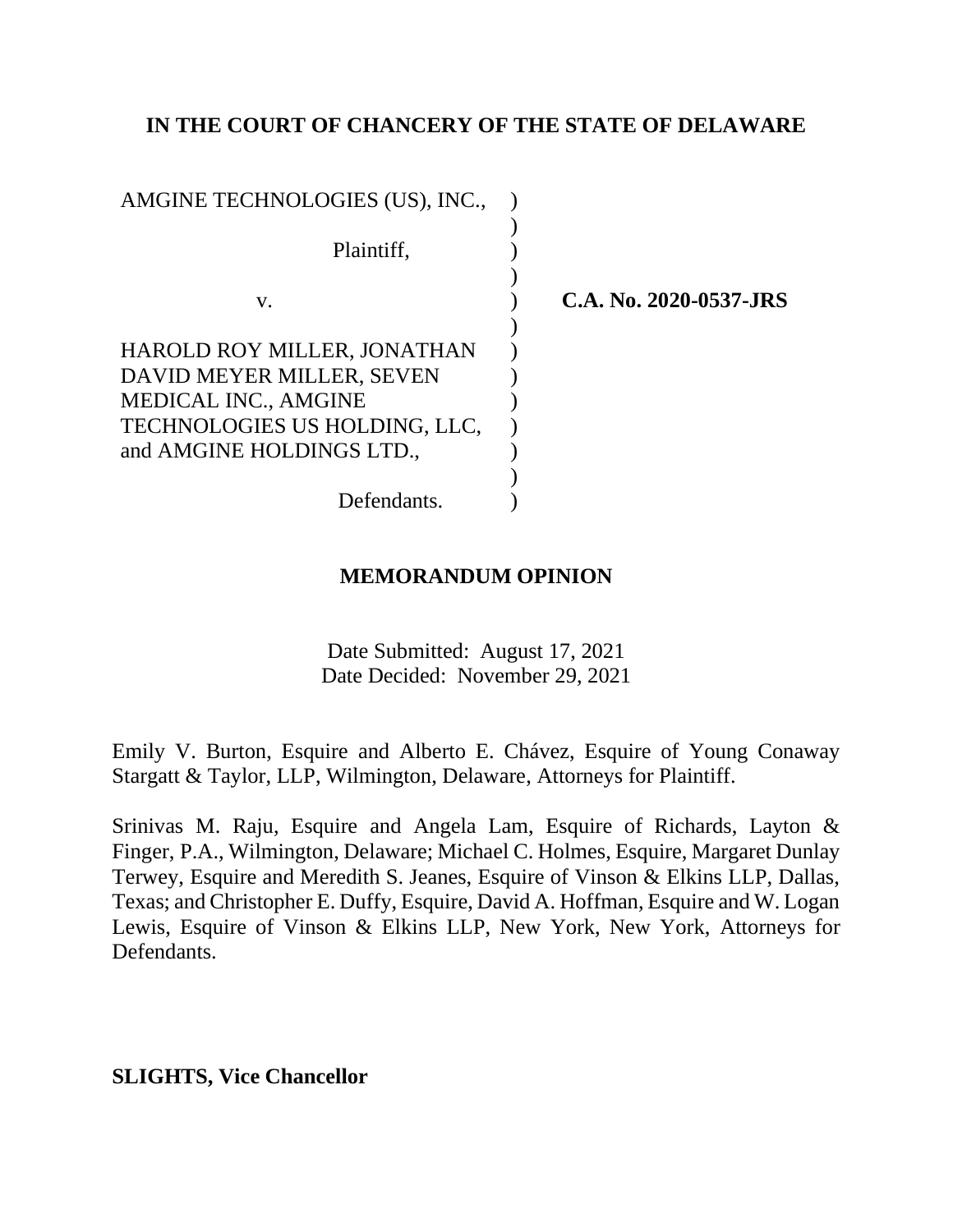In this action, Plaintiff, Amgine Technologies (US), Inc. ("Amgine US" or "Plaintiff"), challenges two purported instances of misconduct by Amgine US's former controlling stockholders—father and son Harold Roy Miller ("Roy") and Jonathan David Meyer Miller ("Jonathan").<sup>1</sup> First, Plaintiff alleges that the Millers wrongfully caused the assignment of intellectual property developed and funded by Amgine US to Seven Medical, Inc. ("Seven Medical"), an entity partially owned and controlled by the Millers. Second, Plaintiff alleges that the Millers executed a selfdealing scheme by orchestrating the 2017 reorganization of Plaintiff's sistercompany, Amgine Technologies Limited ("Amgine Canada"), on terms favorable to the Millers and detrimental to Plaintiff and its stockholders (the "Inversion"). As part of the Inversion, Plaintiff, Amgine Canada, and Amgine Canada's stockholders entered into a unanimous stockholders agreement dated January 10, 2017 (the "CSA"), which facilitated Plaintiff's now-challenged acquisition of Amgine

<sup>&</sup>lt;sup>1</sup> Roy and Jonathan are collectively referred to as the "Millers." I refer to both by their first names for clarity and intend no familiarity or disrespect. Defendants, Seven Medical, Amgine Technologies US Holding, LLC ("US Holding") and Amgine Holdings Ltd. ("Canada Holdings"), are collectively referred to as the "Miller Entities."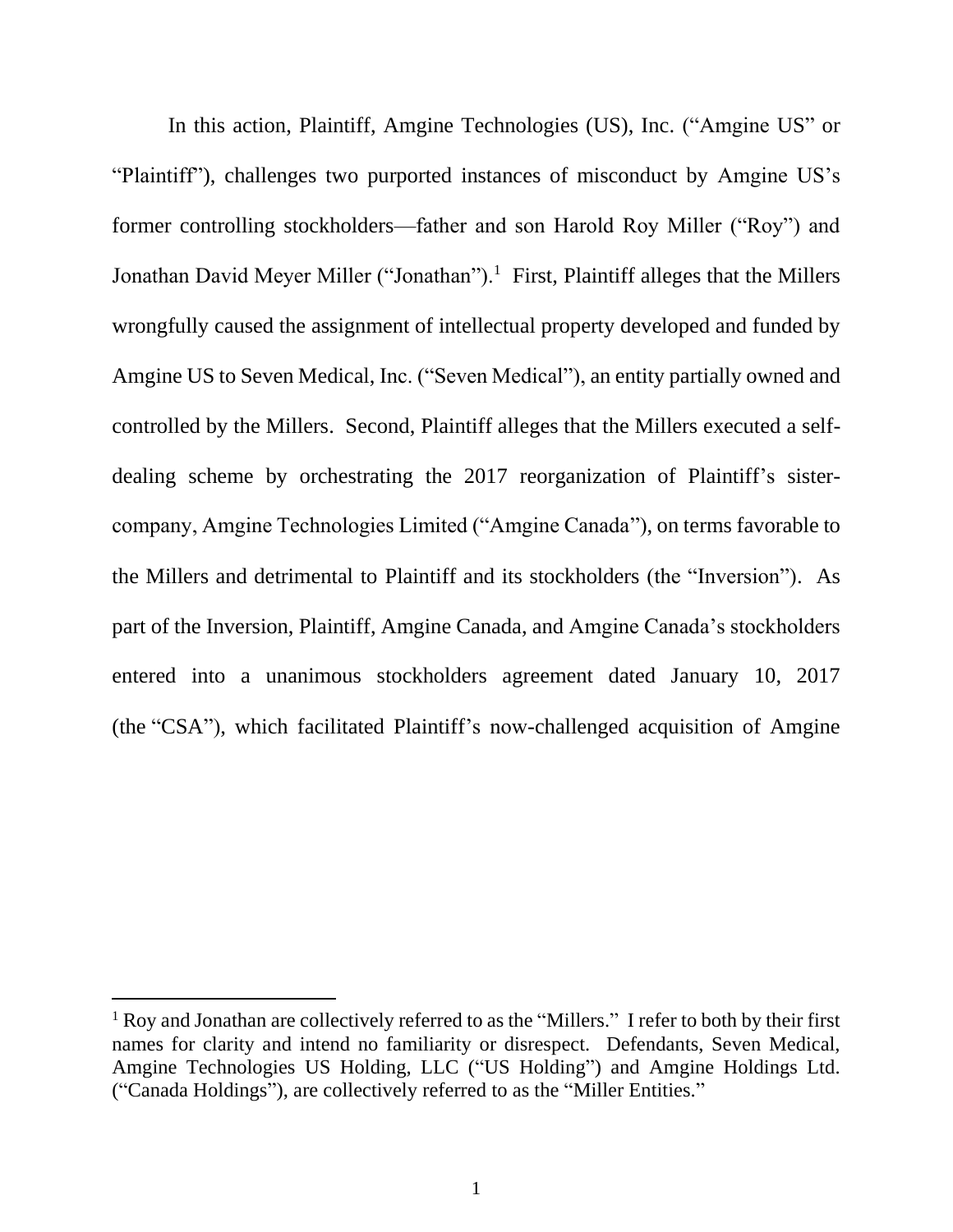Canada.<sup>2</sup> The CSA is at the heart of this dispute.<sup>3</sup> Notably, of the 47 signatories to the CSA, only two are parties to this action: Plaintiff and Canada Holdings.<sup>4</sup>

Against this backdrop, the specific claims raised in the operative Amended and Supplemental Verified Complaint (the "Amended Complaint") comprise five counts. Count I alleges the Millers breached their respective fiduciary duties in connection with the Inversion by securing unfair preferential terms for themselves at the expense of other stockholders, and "by taking [Amgine US and Amgine Canada's]<sup>5</sup> intellectual property, resources and corporate opportunity, including [a patent to protect the use of Amgine US's technology for medical applications (the "Medical Patent")], and providing them to Seven Medical."<sup>6</sup> Count II is brought against the Miller Entities and Jonathan, to the extent he did not directly owe fiduciary duties to Amgine US, for aiding and abetting the Millers' or Roy's breaches of fiduciary duties.<sup>7</sup> Count III seeks a declaration that "Seven Medical's

<sup>&</sup>lt;sup>2</sup> Amended and Supplemental Verified Compl. ("Am. Compl.") (D.I. 30) Ex. 6.

<sup>3</sup> Am. Compl. ¶¶ 18, 23.

<sup>4</sup> Am. Compl. Ex. 6 at Schedule A.

<sup>5</sup> Throughout the Amended Complaint, Plaintiff uses the defined term "Amgine" to refer to Amgine and Amgine Canada, collectively. As discussed below, this combination has created confusion. For clarity, anytime a quote from the Amended Complaint includes the term "Amgine," I have replaced the defined term with "Amgine US and Amgine Canada."

<sup>6</sup> Am. Compl. ¶¶ 171, 173–74.

<sup>7</sup> Am. Compl. ¶ 179.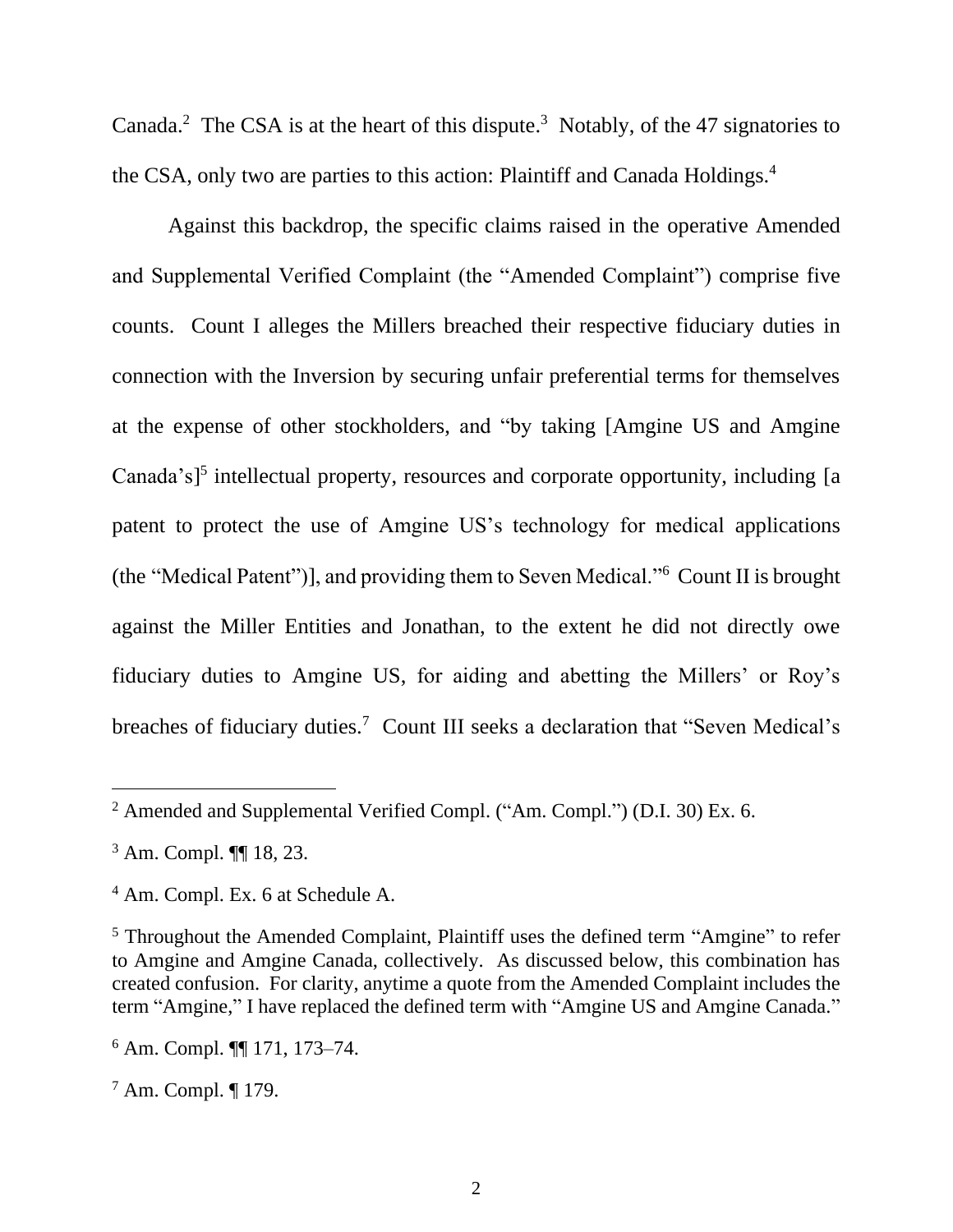patents and other intellectual property, including but not limited to the Medical Patent, which (i) relate to work performed by, or at the direction of, the Millers while engaged by [Amgine US and Amgine Canada], or (ii) were prepared using [Amgine US and Amgine Canada] resources or funding, are owned by Amgine US." 8 Count IV asserts claims against the Millers and their affiliated entities for unjust enrichment following their receipt of "misappropriated funds and other assets of [Amgine US and Amgine Canada] to the detriment of [Amgine US and Amgine Canada] without justification."<sup>9</sup> And finally, Count V seeks a declaration under 8 *Del. C.* § 205 ("Section 205") that Amgine US's entry into the CSA was void, that the CSA itself is void and that no party to this action may seek to enforce any of the terms of the CSA in any court.<sup>10</sup>

Defendants have moved to dismiss the Amended Complaint in its entirety under Court of Chancery Rules 9(b), 12(b)(1), 12(b)(3), 12(b)(6), 12(b)(7) and the *forum non conveniens* doctrine. According to Defendants, several of the claims are time-barred. Defendants also argue that the "Patent Claims" (Count III and portions of Counts I, II and IV) must be dismissed for *forum non conveniens*. As for the "Inversion Claims" (Count V, and portions of Counts I, II and IV), Defendants

<sup>8</sup> Am. Compl. ¶ 185.

<sup>9</sup> Am. Compl. ¶ 187.

<sup>10</sup> Am. Compl. ¶ 194.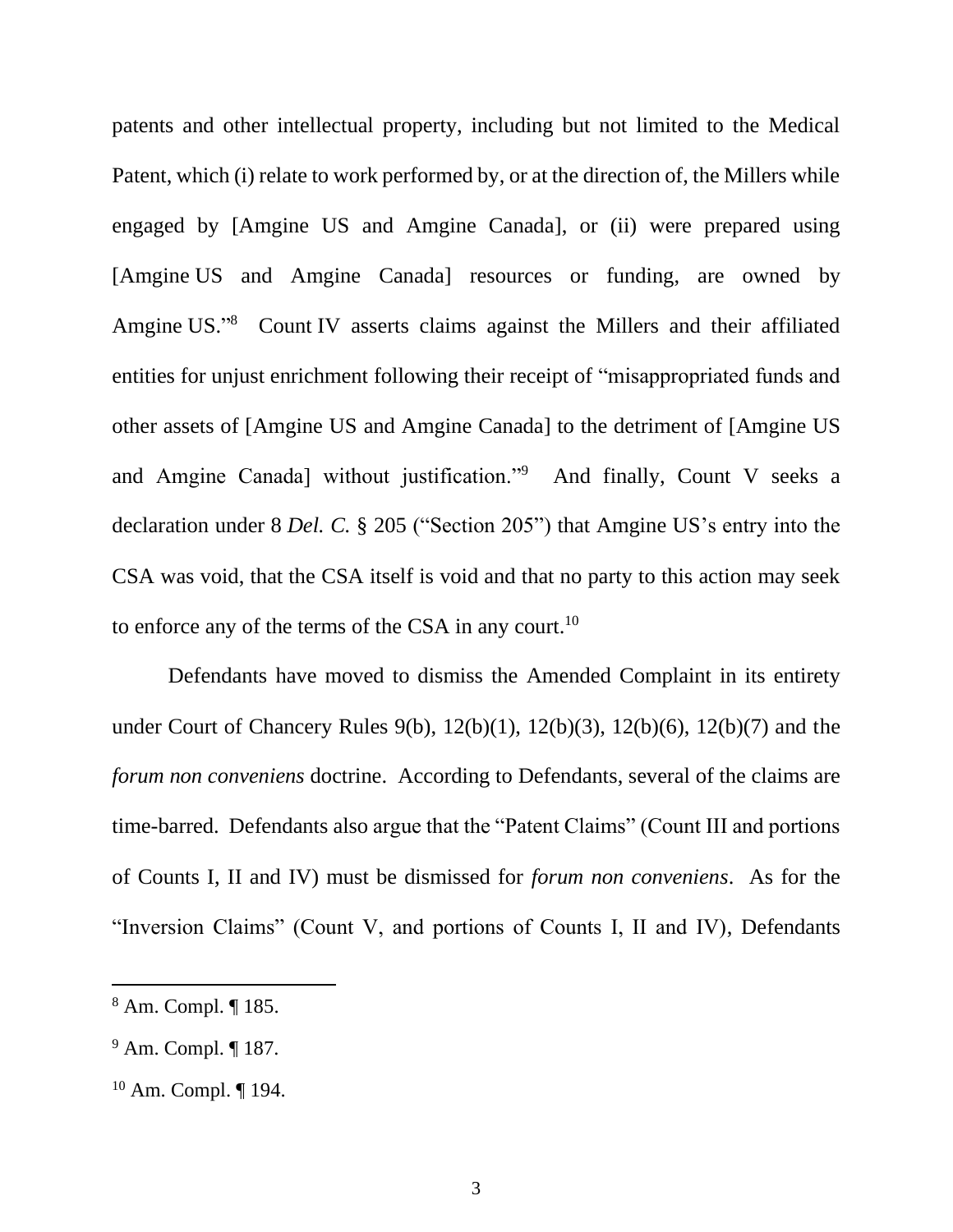contend they must be dismissed because they arise from the CSA and, under Section 1.6(b) of the CSA (the "Forum Selection Clause"), any action or proceeding arising out of or related to the CSA must be litigated in Ontario, Canada.<sup>11</sup> Dismissal of the Inversion Claims is also appropriate, say Defendants, both because Plaintiff has failed to name necessary parties and because the Court may not exercise personal jurisdiction over those absent parties. Alternatively, Defendants contend that the Inversion Claims fail for want of specific allegations of fraud and well-pled allegations that the Inversion-related transactions were defective. Finally, Defendants argue that Count V must be dismissed for failure to state a claim.

For reasons explained below, I am satisfied that Defendants' arguments regarding time-barred claims cannot be decided on the pleadings. I am also satisfied that Defendants have failed to demonstrate that litigating in Delaware would be an overwhelming hardship. Accordingly, dismissal of the Patent Claims under the doctrine of *forum non conveniens* is inappropriate. Likewise, the Inversion Claims are not subject to the CSA's Forum Selection Clause, so Plaintiff's selection of Delaware as the forum to litigate its claims must be respected. As for the breach of fiduciary duty claims, contrary to Defendants' argument, Plaintiff has well pled breach of fiduciary duty with respect to the Inversion as the claim is subject to notice pleading standards, not the heightened pleading standard required for claims of

 $11$  Am. Compl. Ex. 6, § 1.6(b).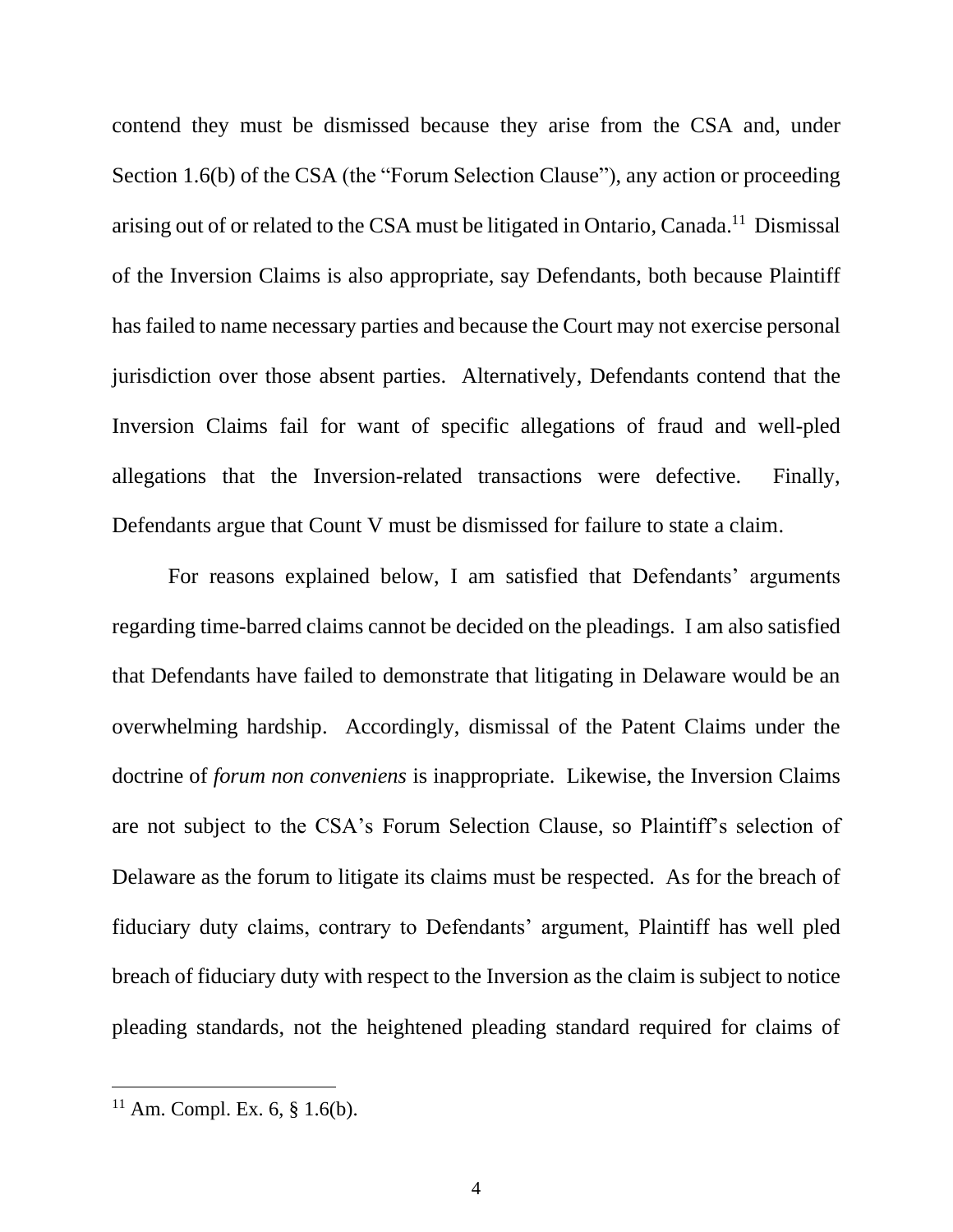fraud. On the other hand, Plaintiff has failed to state a claim under Section 205. Count V, therefore, must be dismissed.

# **I. BACKGROUND**

I have drawn the facts from well-pled allegations in the Amended Complaint, documents incorporated by reference or integral to that pleading and documents properly subject to judicial notice.<sup>12</sup>

#### **A. Parties and Relevant Non-Parties**

Roy resides in Toronto, Ontario.<sup>13</sup> In 2012, he founded Amgine US and nonparty, Amgine Canada, to develop and operate a software application as a cloud service to automate the processing of travel requests.<sup>14</sup> Although Roy formed Amgine US and Amgine Canada as separate companies, he, and the employees reporting to him, frequently failed to respect their corporate separateness.<sup>15</sup> As a result, the operations and finances of the entities were not clearly delineated.<sup>16</sup>

<sup>12</sup> DRE 201, 202 (setting forth Delaware's "judicial notice" standards); *Wal-Mart Stores, Inc. v. AIG Life Ins. Co.*, 860 A.2d 312, 320 (Del. 2004) (noting that on a motion to dismiss, the Court may consider documents that are "incorporated by reference" or "integral" to the complaint).

 $13$  Am. Compl. Ex. A.

<sup>&</sup>lt;sup>14</sup> Am. Compl. ¶ 45. Plaintiff is a Delaware corporation and Amgine Canada is a "Canadian" corporation." Am. Compl. ¶¶ 34, 40.

<sup>15</sup> Am. Compl. ¶ 47.

<sup>16</sup> *Id.*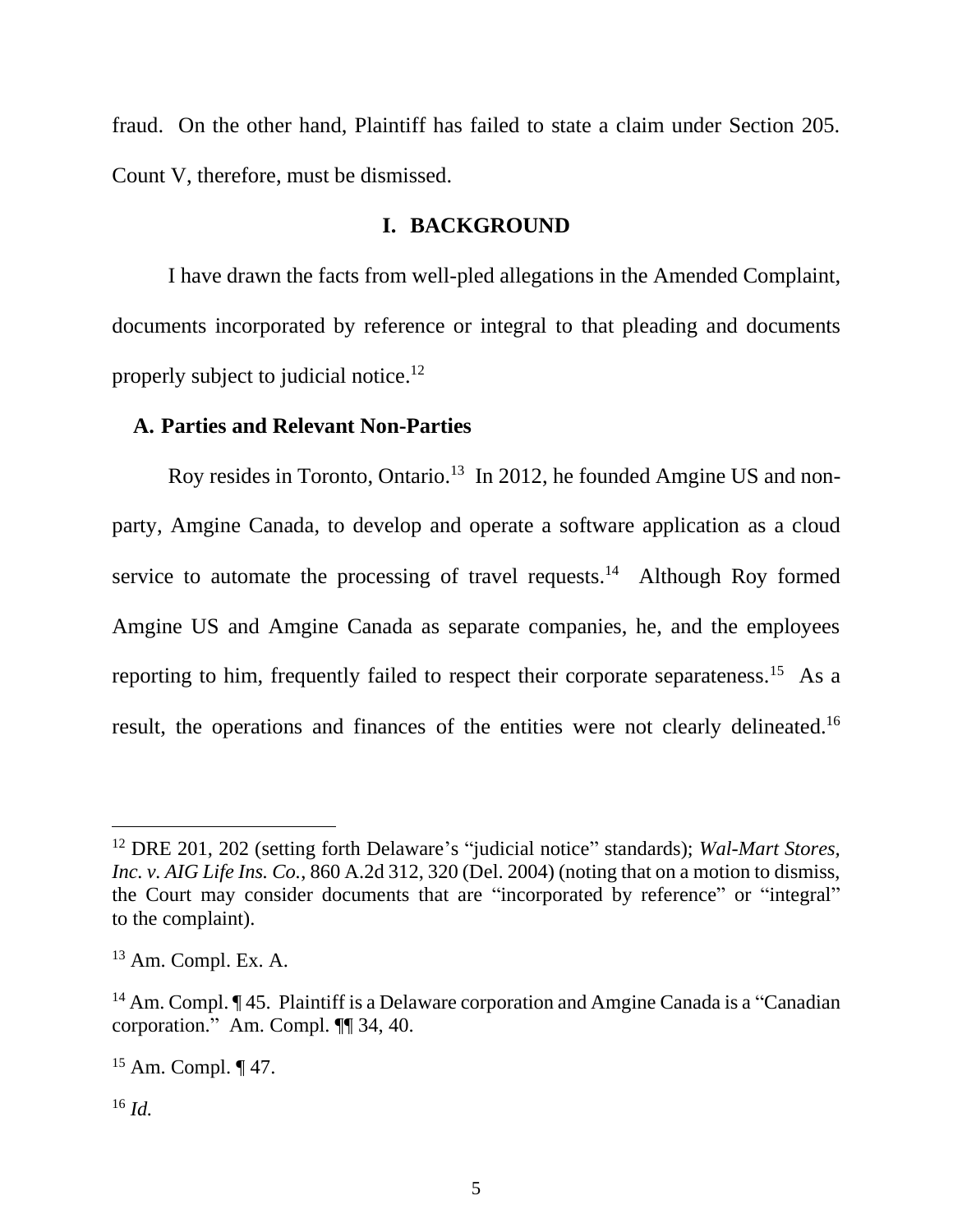Roy served as director and CEO of Amgine US and Amgine Canada until he was removed from those positions by the stockholders of both companies in May 2019.<sup>17</sup>

Jonathan resides in Austin, Texas.<sup>18</sup> In 2012, Roy unilaterally appointed Jonathan as Chief Innovation Officer of Amgine Canada. Three years later, in 2015, Roy again unilaterally appointed Jonathan as an officer, this time as Chief Technology Officer of Amgine US and some of its affiliates, including Amgine Canada. Jonathan remained in that position until August 15, 2019.<sup>19</sup>

Defendant, Seven Medical, is a Delaware corporation founded by Roy in October  $2014<sup>20</sup>$  It is owned or controlled by the Millers and Roy's longtime business partner, non-party, James Valverde,  $Jr<sub>1</sub><sup>21</sup>$  Substantially all of Seven Medical's assets are, or were, built from resources taken from Amgine US or Amgine Canada.<sup>22</sup>

- <sup>21</sup> Am. Compl. ¶¶ 11, 37.
- $22$  Am. Compl.  $\P$  37.

<sup>17</sup> Am. Compl. ¶¶ 1, 35.

<sup>18</sup> Am. Compl. ¶ 36.

<sup>19</sup> *Id.*

 $20$  Am. Compl.  $\P$  37.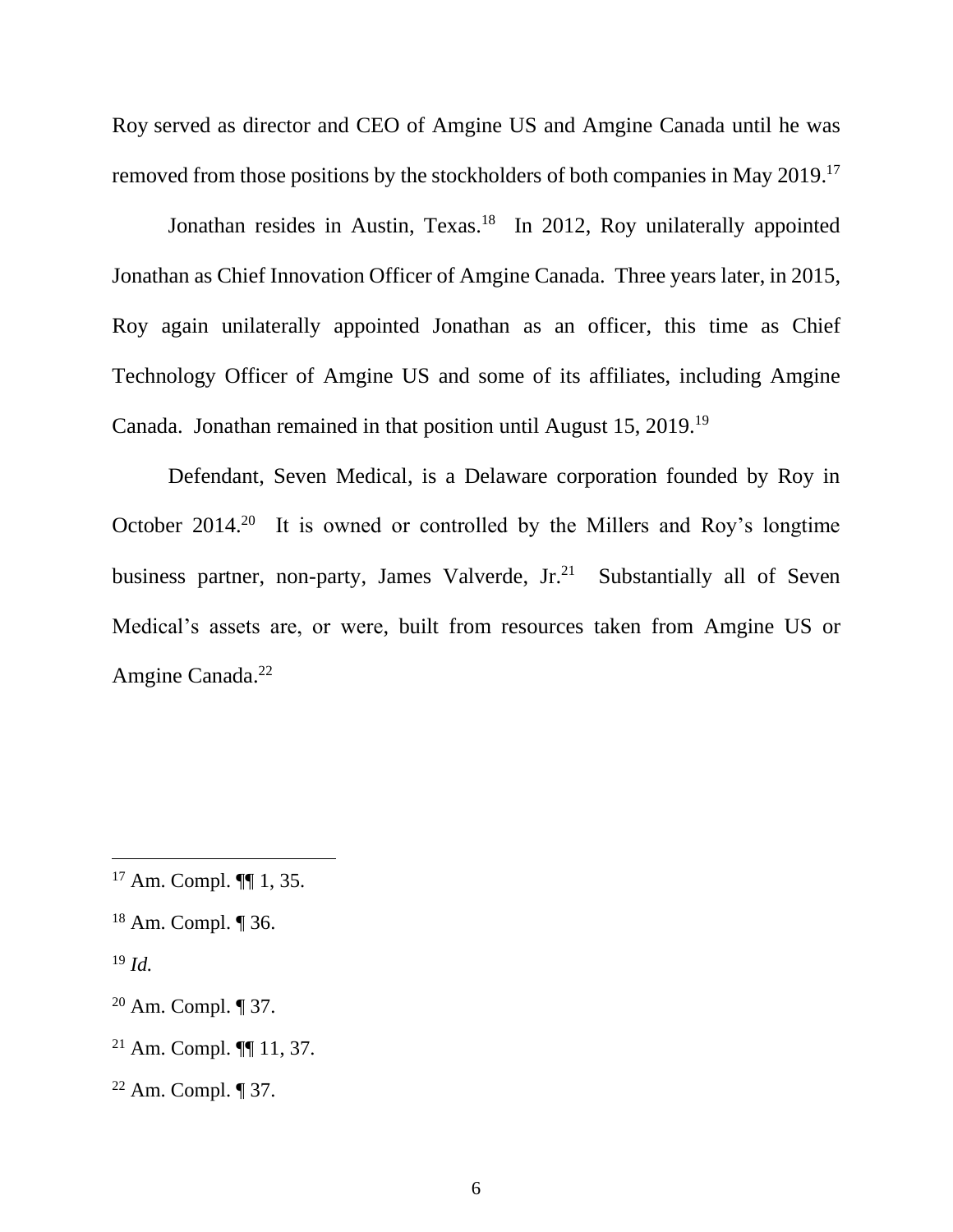Defendant, US Holding LLC, is a Wyoming limited liability company controlled by the Millers through a family trust.<sup>23</sup> US Holding is the record owner of the Millers' equity interests in Plaintiff, consisting of common stock and a convertible debenture.<sup>24</sup>

Defendant, Canada Holdings, is a Canadian corporation controlled by the Millers through a family trust.<sup>25</sup> Canada Holdings is the record owner of the Millers' preferred equity in Amgine Canada.<sup>26</sup> Relevant here, the Millers own 67.8% of the new class of preferred stock in Amgine Canada that was created to facilitate the Inversion (the "CA Preferred").<sup>27</sup>

Non-party, James Valverde, Jr., served on Plaintiff's board and as its Chief Analytics Officer from August 2014 to April 2017.<sup>28</sup> From December 2014 through April 2017, he was Plaintiff's sole director.<sup>29</sup> Valverde is a close friend of the

<sup>24</sup> *Id.*

<sup>26</sup> *Id*.

<sup>28</sup> Am. Compl.  $\P$  41.

<sup>29</sup> *Id.*

<sup>23</sup> Am. Compl. ¶ 38.

<sup>25</sup> Am. Compl. ¶ 39.

<sup>&</sup>lt;sup>27</sup> Am. Compl.  $\P$  39, 137; Am. Compl. Ex. 6, at Schedule A. Canada Holdings, as holder of CA Preferred shares, is a party to the CSA.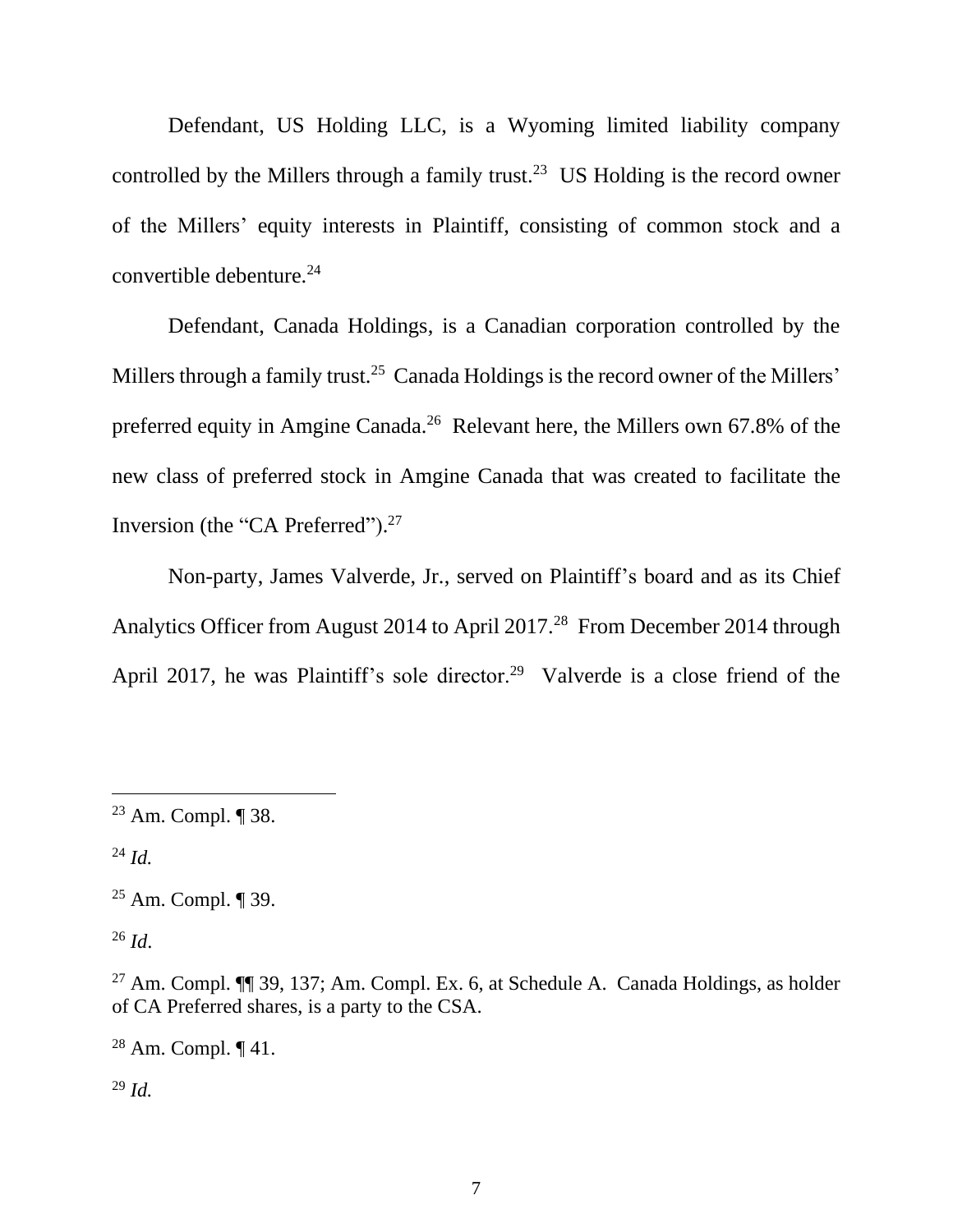Millers and has worked with Roy at various businesses.<sup>30</sup> Undisclosed to the stockholders of Amgine US or Amgine Canada during the relevant period, Valverde was also a trustee for the Millers' family trust, which directly owns US Holding and Canada Holdings.<sup>31</sup>

### **B. The Inversion Claims**

According to Plaintiff, in the spring of 2016, Roy devised a plan to collapse Amgine Canada into Amgine US—i.e., the "Inversion."<sup>32</sup> Three interrelated steps occurred to effect the Inversion: "(1) Amgine Canada exchanged newly issued [CA Preferred] for its then-outstanding common stock; (2) Amgine Canada [] transferred substantially all of its assets, including its own common stock and its common stock in Amgine US, to Amgine US pursuant to a subscription agreement; and (3) Amgine US [] entered into the [CSA] with Amgine Canada and all of the CA Preferred holders."33

Plaintiff alleges the Millers breached their fiduciary duties as controlling stockholders and officers when they caused Amgine US to enter into the CSA because the CSA is structured unfairly to favor the holders of the CA Preferred in

<sup>30</sup> *Id.*

 $31$  Am. Compl.  $\P$  42.

 $32$  Am. Compl.  $\P$  91

<sup>33</sup> Am. Compl. ¶ 17.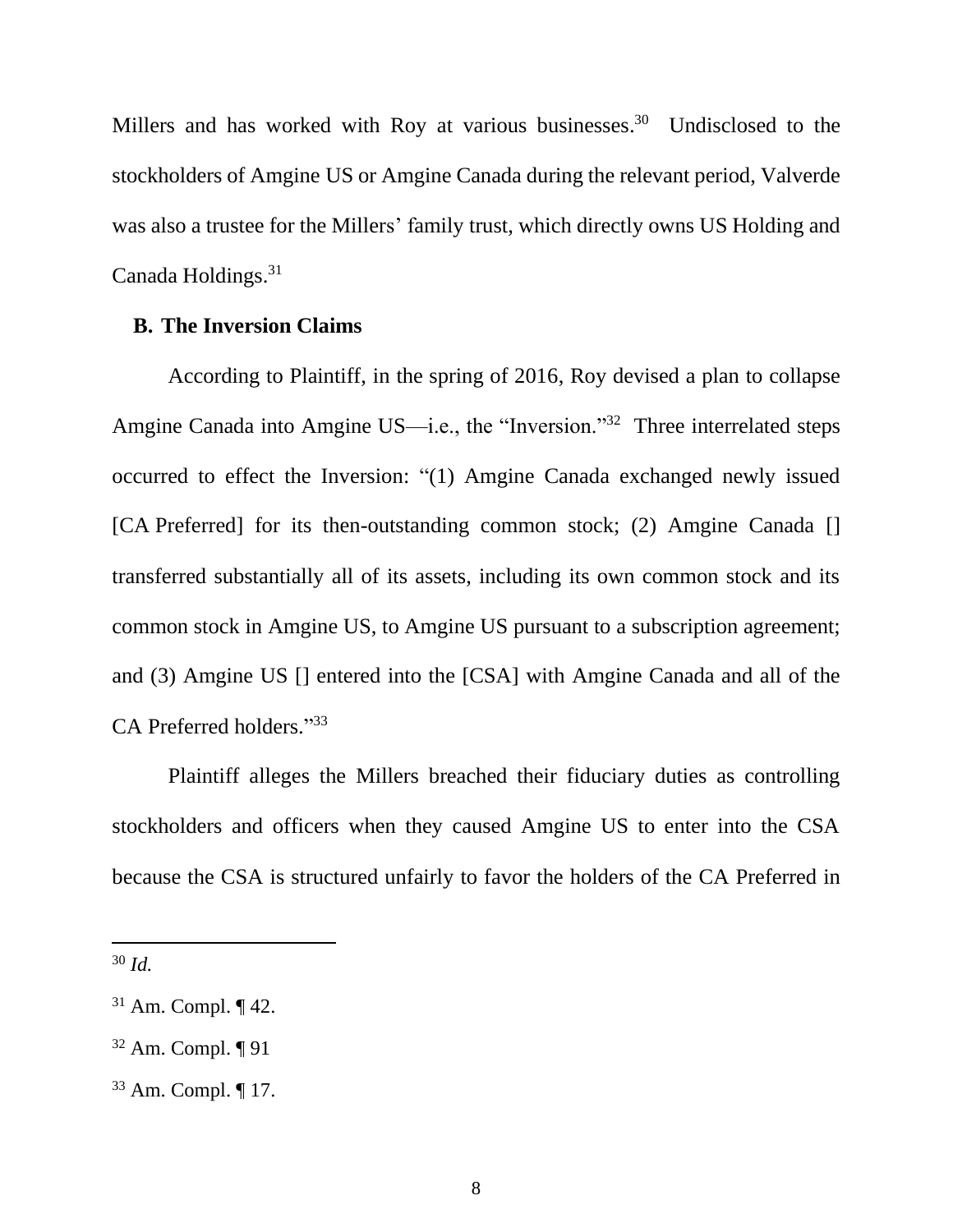several respects at the expense of Amgine  $US^{34}$  Specifically, upon the liquidation of either Amgine US or Amgine Canada, the holders of the CA Preferred are to receive a \$10 million liquidation preference.<sup>35</sup> This preference, when exercised, will result in a \$6.78 million payment to the Millers because they are the beneficial owners of 67.8% of the CA Preferred.<sup>36</sup> The liquidation provision also includes a drag-along right that is triggered if Amgine US or Amgine Canada receives an acquisition offer that is approved by  $66.67\%$  of the CA Preferreds.<sup>37</sup> In other words, if the holders of 66.67% of the CA Preferred deem a Liquidation Offer acceptable, then the remaining CA Preferreds must sell on those terms. Because the Millers control more than 66.67% of the CA Preferred, they can unilaterally cause the sale of Amgine Canada—provided, of course, there is a willing buyer.

Amgine US alleges that, in an effort to "justify the Inversion to [Amgine US and Amgine Canada's] outside stockholders, the Millers hired Deloitte LLP to provide a calculation of the fair market value of Amgine Canada (the 'Deloitte

<sup>34</sup> Am. Compl. ¶¶ 167–170, 173–74.

<sup>&</sup>lt;sup>35</sup> Am. Compl. ¶ 96. I refer to the holders of CA Preferred as the "CA Preferreds."

<sup>36</sup> Am. Compl. ¶¶ 96, 137.

<sup>37</sup> Am. Compl. ¶ 137*.* The Millers' control over Amgine Canada's future is further cemented by the fact that any amendment or modification to the CSA must be approved by at least 50% of the CA Preferred. Am. Compl. ¶ 138.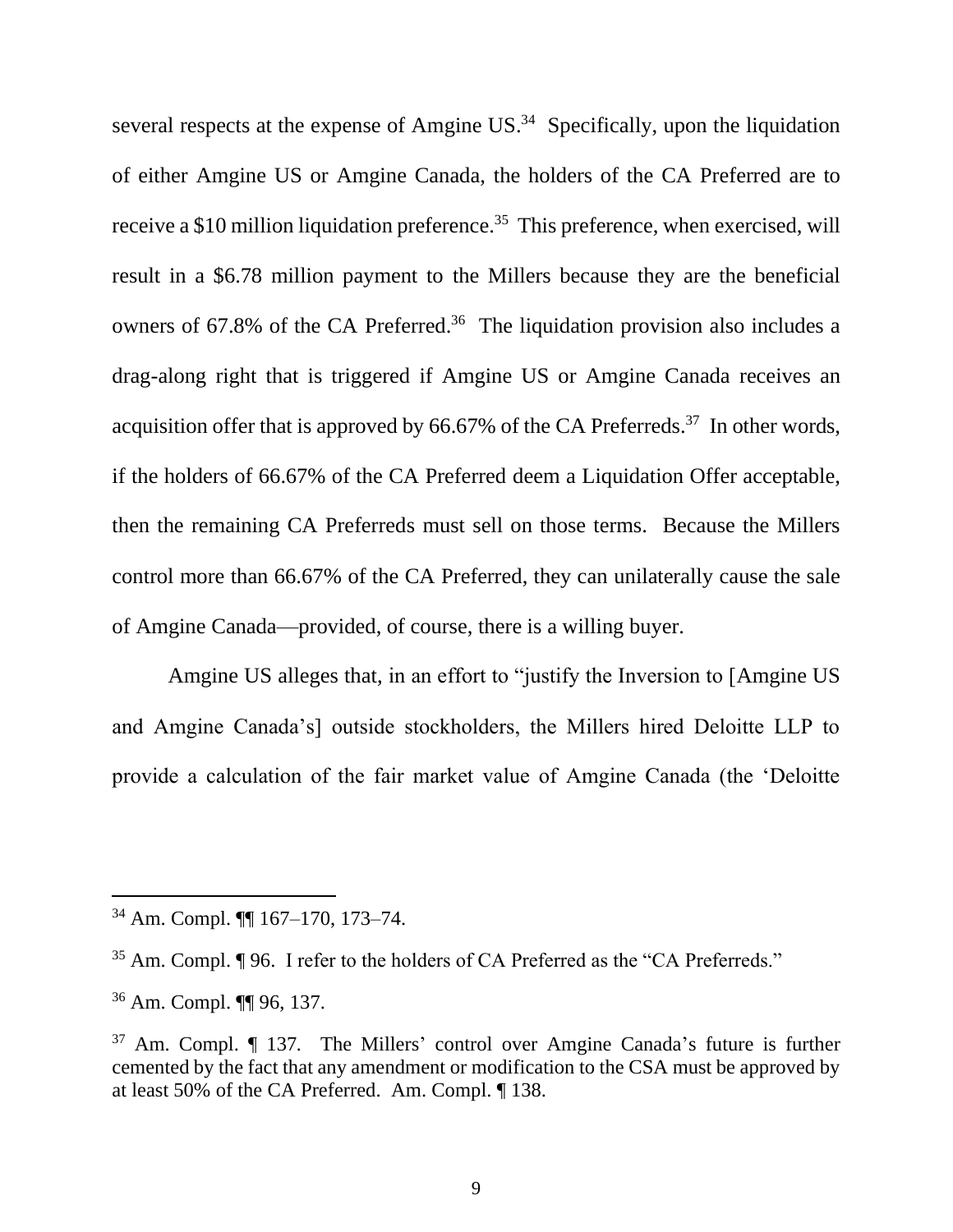Valuation')."<sup>38</sup> According to Amgine US, the Millers knowingly provided false and misleading information to Deloitte, and then "took their fraudulent valuation and fraudulently induced [Amgine US] and Amgine Canada into purporting to enter into the Inversion and the  $[CSA]$ ."<sup>39</sup> As a result, Amgine US alleges that the subsequent stockholder approval was invalid because the stockholders were uninformed and their consent was fraudulently induced.<sup>40</sup>

Amgine US maintains that its acquisition of Amgine Canada, at this point, cannot be unwound.<sup>41</sup> Accordingly, Amgine US has started the process of ratifying its acquisition under 8 *Del. C.* § 204.<sup>42</sup> Related to this process, Amgine US seeks a determination under Section 205 that its entry into the CSA was void *ab initio*, presumably so the CSA and related agreements can be restructured on fair terms.<sup>43</sup>

<sup>40</sup> Am. Compl. ¶¶ 99–114.

<sup>38</sup> Am. Compl. ¶ 21.

<sup>39</sup> Am. Compl. ¶ 23. Specifically, Amgine US alleges that, in an attempt to inflate the value of Amgine Canada, the Millers provided Deloitte false information about the commercial readiness of Amgine US's and Amgine Canada's technology and concealed the fact that Amgine US had already contributed \$12.9 million USD towards development of the technology. Am. Compl. ¶¶ 22, 107.

<sup>&</sup>lt;sup>41</sup> Am. Compl. ¶ 5; Pl.'s Answering Br. in Opp'n to Defs.' Mot. to Dismiss ("AB") (D.I. 43) at 10.

<sup>42</sup> AB at 10; Am. Compl. ¶ 32.

<sup>43</sup> Am. Compl. 54, ¶¶ 33, 192, 194.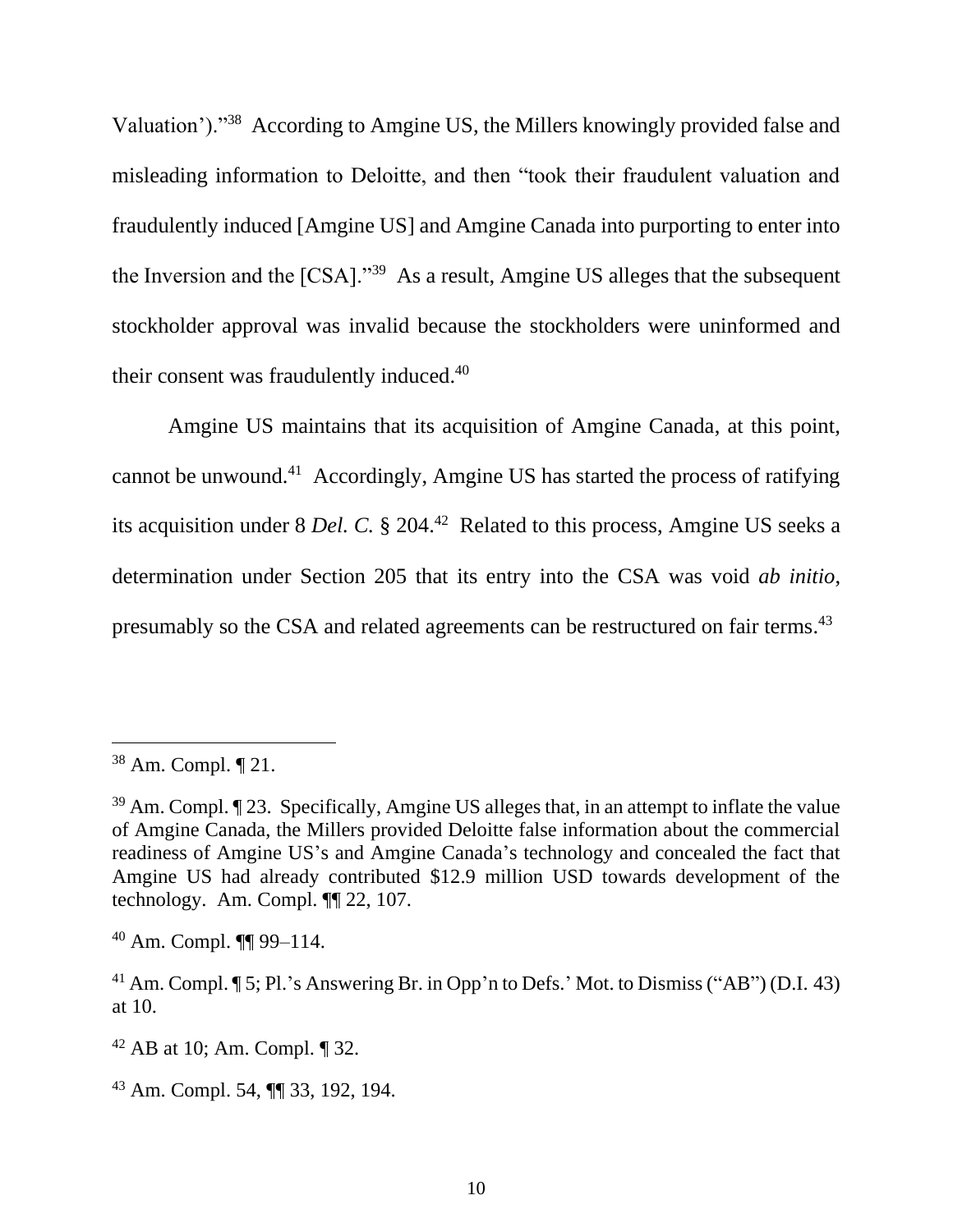### **C. The Patent Claims**

In separate claims, Amgine US alleges the Millers and Valverde misappropriated a corporate opportunity from Amgine US by abandoning the Medical Patent, a contested provisional patent filed to protect medical applications of Amgine US's core technology, and refiling it in July 2015 under their own names. 44 Subsequently, in June 2019, the Millers and Valverde were awarded the Medical Patent, which they assigned to Seven Medical on August 29, 2017.<sup>45</sup> Amgine US seeks a declaration that it is the rightful owner of the Medical Patent (Count III).<sup>46</sup> It also asserts that Defendants' conduct with respect to the Medical Patent is the product of fiduciary duty breaches (Count I), $47$  and the aiding and abetting of such breaches (Count II), $48$  and that the result of this wrongdoing has unjustly enriched the Millers and the Miller Entities (Count IV). $49$ 

<sup>44</sup> Am. Compl. ¶ 85.

<sup>45</sup> Am. Compl. ¶¶ 11, 88.

<sup>46</sup> Am. Compl. ¶¶ 183–85.

<sup>47</sup> Am. Compl. ¶¶ 171–72.

<sup>48</sup> Am. Compl. ¶ 181.

<sup>49</sup> Am. Compl. ¶ 187.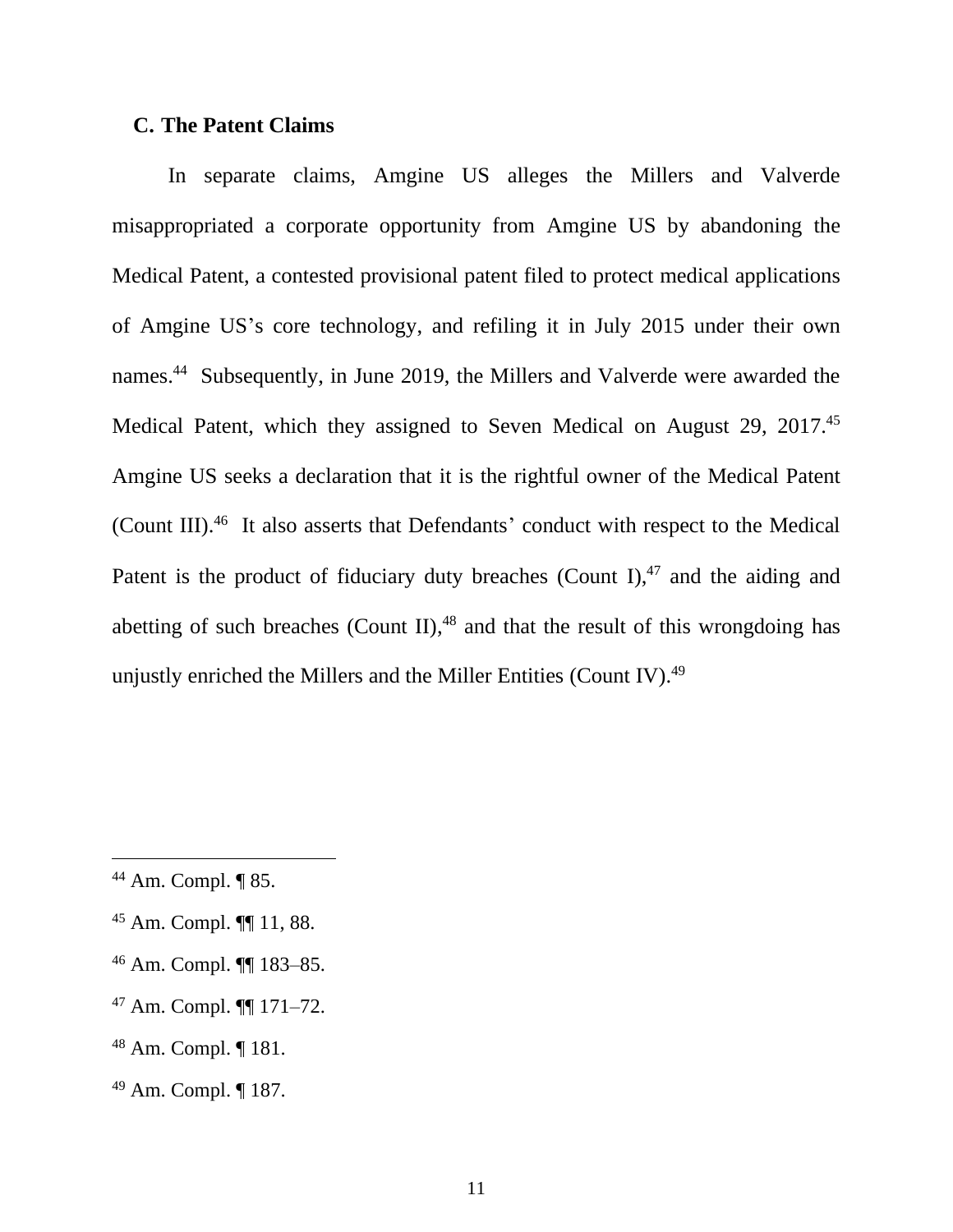Amgine US also vaguely asserts that Roy presently holds patents belonging to Amgine US, which he refuses to assign to Amgine  $US^{50}$  The Amended Complaint, however, provides no details concerning these patents, the dates on which Amgine US's claims arose or any basis for Amgine US's entitlement to them.

#### **D. Procedural History**

This action marks the third lawsuit involving most of the parties involved here. On November 6, 2019, Jonathan and his sister, non-party Naomi Miller, sued Amgine US and a related entity in Texas for wages that allegedly went unpaid while Roy controlled the payroll (the "Texas Action").<sup>51</sup> On April 30, 2020, Amgine US filed counterclaims against Jonathan, in which it asserted claims for breach of fiduciary duties and unjust enrichment.<sup>52</sup>

Just over a month after Jonathan filed the Texas Action, on December 9, 2019, Roy sued Amgine US and certain related entities in Ontario, Canada for wages and benefits that Amgine US allegedly failed to pay Roy while Roy worked for Amgine US (the "Ontario Action").<sup>53</sup> Then, on July 8, 2020, Amgine US filed

<sup>50</sup> Am. Compl. ¶¶ 162–65.

<sup>51</sup> AB at 2; Defs.' Corrected Opening Br. in Supp. of Mot. to Dismiss Am. Compl. ("OB") (D.I. 40) Ex. C.

 $52$  OB Ex. C.

<sup>53</sup> AB at 2.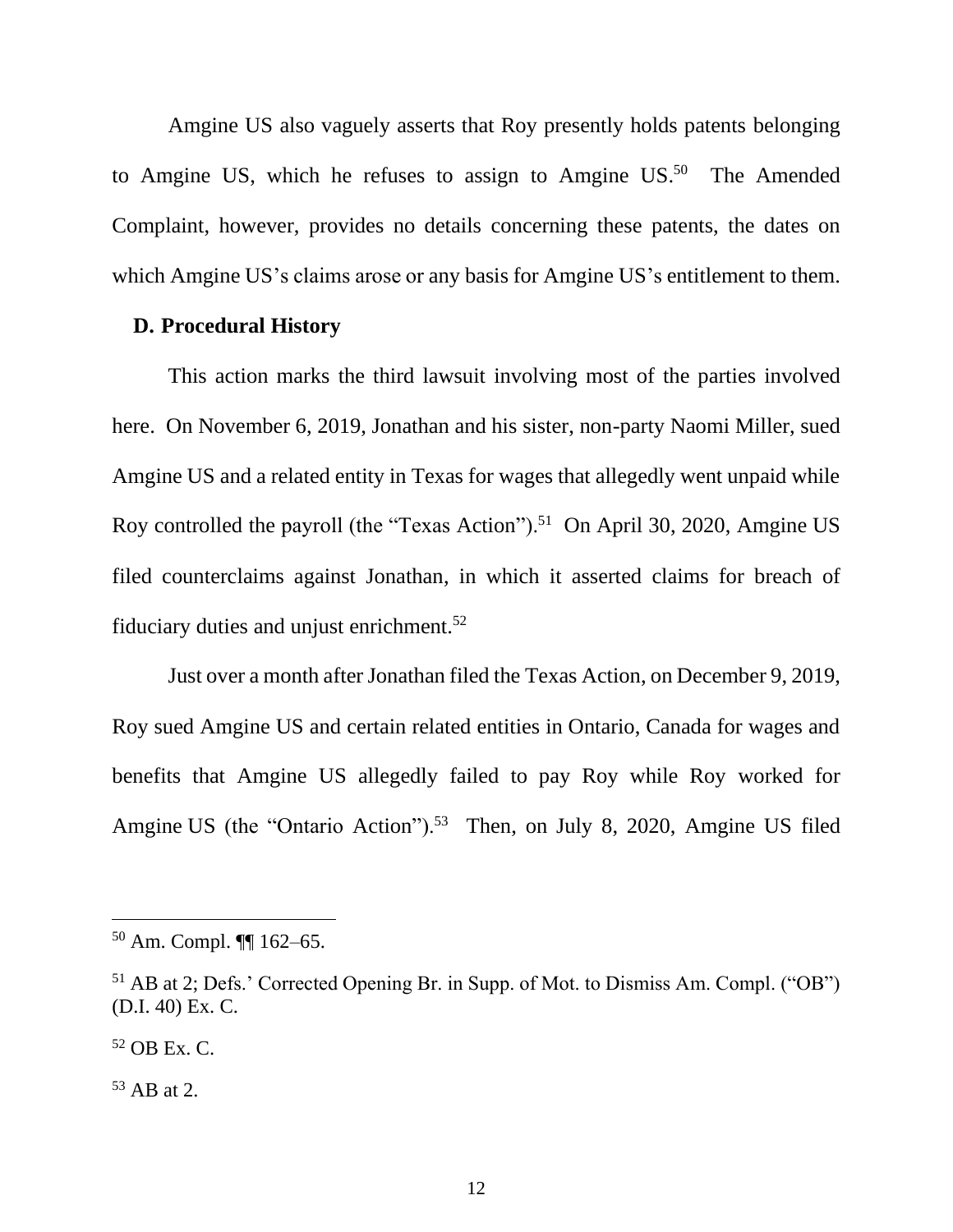counterclaims against Roy, US Holding and Canada Holdings, alleging that Roy could not recover supposedly unpaid wages because he had already extracted more than what was owed him through self-dealing.<sup>54</sup> The alleged self-dealing related to the misappropriation of intellectual property referred to as "the Parser."<sup>55</sup>

Amgine US filed its initial complaint in this Court on June 30, 2020.<sup>56</sup> Defendants moved to dismiss that complaint on September 15, 2020, and Amgine US responded by filing the Amended Complaint on December 11, 2020.<sup>57</sup> Defendants moved to dismiss the now-operative Amended Complaint on December 28, 2020.<sup>58</sup>

### **II. ANALYSIS**

As noted, Defendants have moved to dismiss on several grounds. I first address the arguments related to the Patent Claims. I then turn to the Inversion Claims, and as a threshold matter, I address Defendants' argument that the Forum Selection Clause requires Plaintiff to bring the Inversion Claims in Ontario. Upon concluding that the Forum Selection Clause does not cover the claims asserted here,

- <sup>55</sup> *Id.*
- $56$  D.I. 1.
- <sup>57</sup> D.I. 14, 30.
- <sup>58</sup> D.I. 35.

 $54$  OB Ex. B.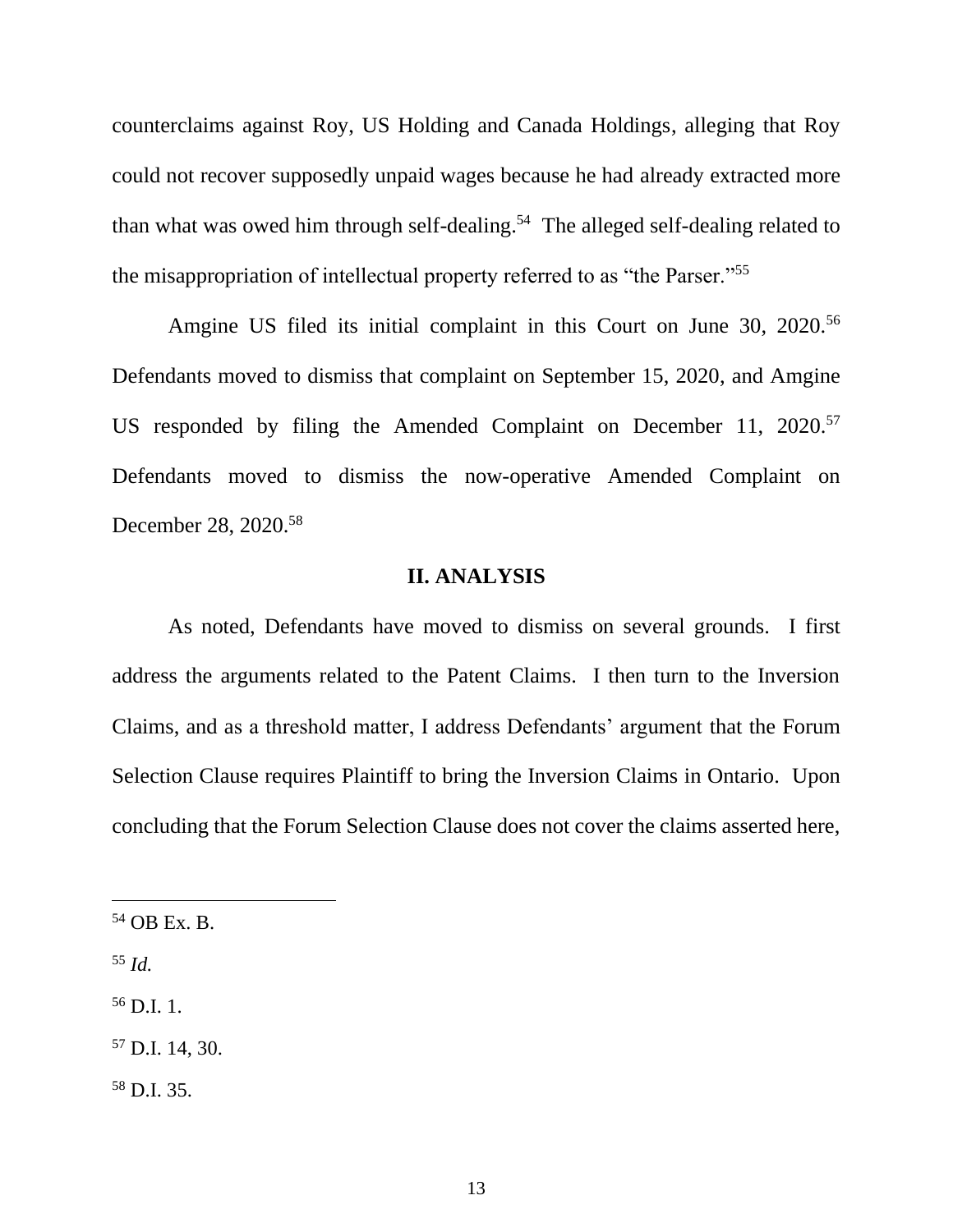I address the remaining arguments and conclude, save Count V, that all other counts in the Amended Complaint survive dismissal.

#### **A. The Patent Claims Survive Dismissal**

Defendants seek dismissal of the Patent Claims on two grounds. First, they argue that, under the doctrine of *forum non conveniens*, the Court must dismiss the Patent Claims because similar intellectual property disputes are pending in Texas and Canada.<sup>59</sup> And, second, they maintain the Patent Claims must be dismissed because they are time-barred under Ontario's two-year statute of limitations.<sup>60</sup> Neither ground is persuasive.

# **Forum Non Conveniens**

For reasons explained below, in the absence of a qualifying "first-filed" action, Defendants' *forum non conveniens* argument rises or falls under its theory that application of the *Cryo-Maid* factors makes clear the Patent Claims should be litigated in Canada, not Delaware.<sup>61</sup> Under Chancery Rule  $12(b)(3)$ , this court may dismiss or stay an action upon concluding that Delaware is an inconvenient forum in which to litigate. 62 Specifically, "[t]he doctrine of *forum non conveniens*

 $59$  Defs.' Reply Br. in Supp. of Mot. to Dismiss Am. Compl. ("RB") (D.I. 46) at 3.

 $60$  RB at 2–3.

<sup>61</sup> OB at 23; RB at 32. *See generally, Gen. Foods Corp. v. Cryo-Maid, Inc.*, 198 A.2d 681 (Del. 1964).

<sup>62</sup> *Lefkowitz v. HWF Hldgs., LLC*, 2009 WL 3806299, at \*3 (Del. Ch. Nov. 13, 2009)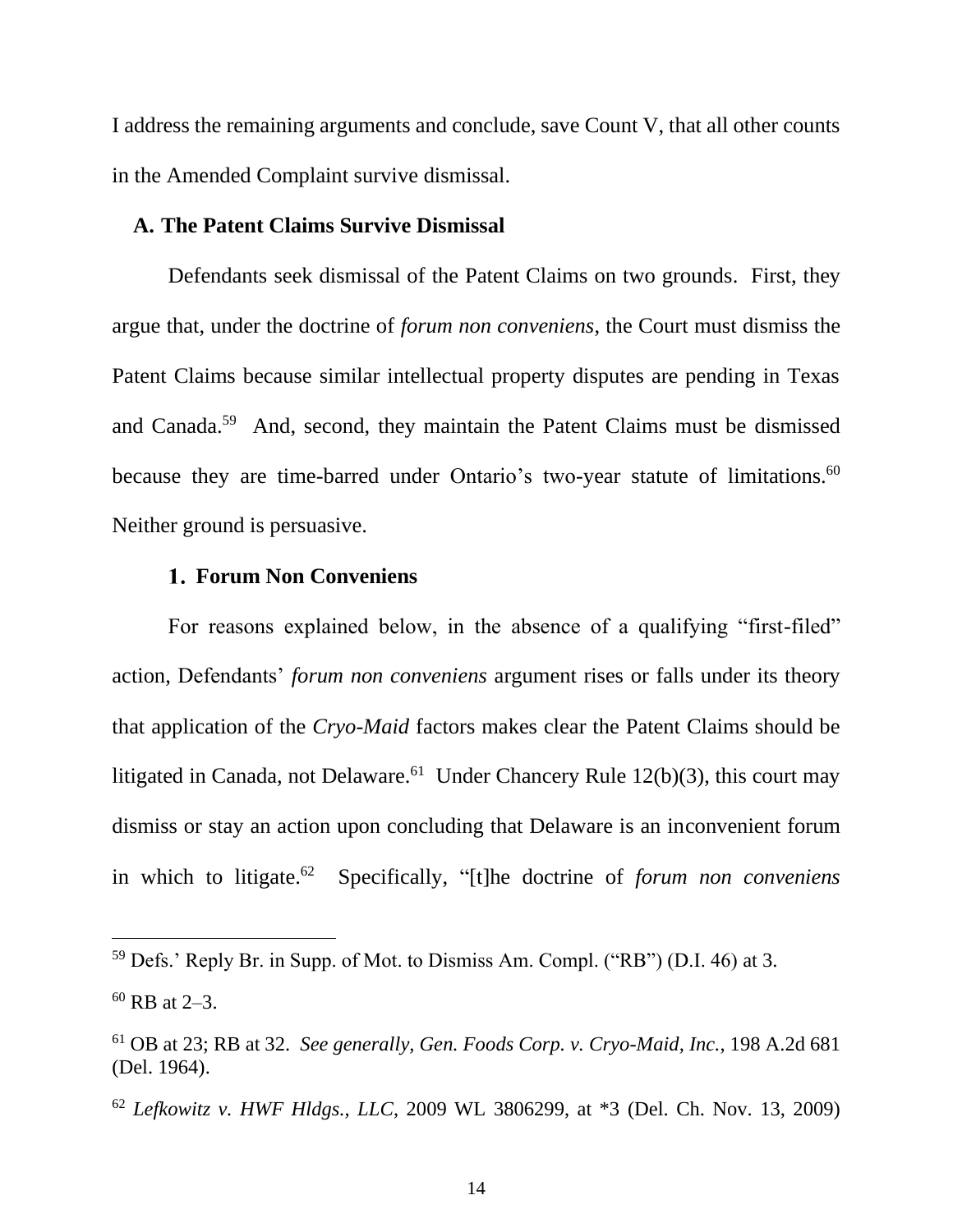empowers a court to decline to hear a case, despite having jurisdiction, where the plaintiff's choice of forum would vex, oppress, or harass the defendant through undue inconvenience, expense, or other hardship."<sup>63</sup>

In considering a motion to dismiss for *forum non conveniens* where the Delaware action is the only action filed,<sup>64</sup> or where the Delaware action is first-filed, this court applies *Cryo-Maid*. 65 If litigation is commenced prior to the Delaware action "involving the same parties and the same issues" in a court "capable of doing prompt and complete justice," then this court applies the discretionary *McWane* standard which allows the court to defer more readily to the court in which related litigation was first filed.<sup>66</sup> Thus, as a threshold matter, I must determine if the Patent Claims are pending elsewhere in a first-filed action. They are not.

<sup>(&</sup>quot;Courts traditionally dismiss a matter under Rule  $12(b)(3)$  when the contract underlying the dispute contains an explicit forum selection clause or when, applying the doctrine of *forum non conveniens*, Delaware is clearly not the appropriate forum for litigation.").

<sup>63</sup> *Vichi v. Koninklijke Philips Elecs. N.V*., 2009 WL 4345724, at \*12 (Del. Ch. Dec. 1, 2009) (citing to *Chrysler First Bus. Credit Corp. v. 1500 Locust Ltd. P'ship*, 669 A.2d 104, 106 (Del. 1995)).

 $64$  *Id.* at \*12.

<sup>65</sup> *AG Res. Hldgs., LLC v. Terral*, 2021 WL 486831, at \*2 (Del. Ch. Feb. 10, 2021).

<sup>66</sup> *McWane Cast Iron Pipe Corp. v. McDowell-Wellman Eng'g Co*., 263 A.2d 281 (Del. 1970).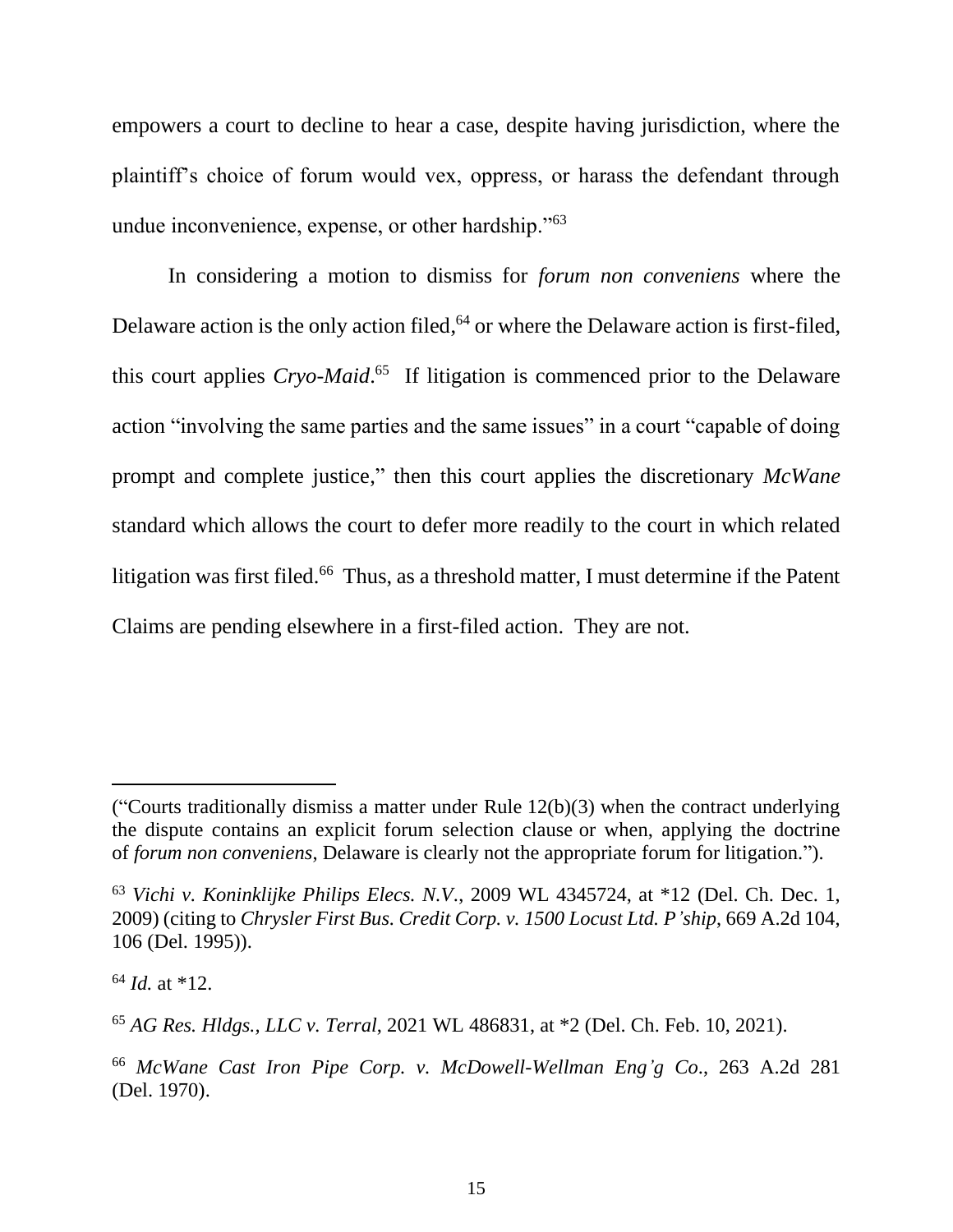Neither of the Millers' lawsuits pending elsewhere will address the wrongdoing alleged in connection with the Patent Claims.<sup>67</sup> Seven Medical, a necessary party with respect to the majority of Patent Claims, is not a party in either the Texas or the Ontario Actions. <sup>68</sup> Moreover, the intellectual property disputes in Texas and Ontario involve different assets and different causes of action.<sup>69</sup> Both the Texas and Ontario Actions involve claims relating to the Parser, which have since been dropped from this action.<sup>70</sup> The Texas Action will address claims that Jonathan breached his employment agreement when he shared confidential information pertaining to Plaintiff's intellectual property.<sup>71</sup> The Ontario Action will address claims that Roy engaged in self-dealing related to the Parser and is therefore precluded from recovering unpaid wages.<sup>72</sup> On the other hand, Roy's alleged refusal to execute the assignments implicated in the Patent Claims did not occur until after the Texas and Ontario Actions were filed and are not, therefore, at issue in those

<sup>70</sup> RB at 33.

 $67$  AB at 55.

<sup>68</sup> OB Ex. A ¶¶ 2–6; OB Ex. C, at 1; AB at 55.

<sup>69</sup> OB Ex. B. Plaintiff "eliminated claims related to the Parser from this action in order to prevent any collision of rulings between this Court and the Ontario Action." AB at 56.

 $71$  AB at 55; OB Ex. C.

<sup>72</sup> AB at 55–56.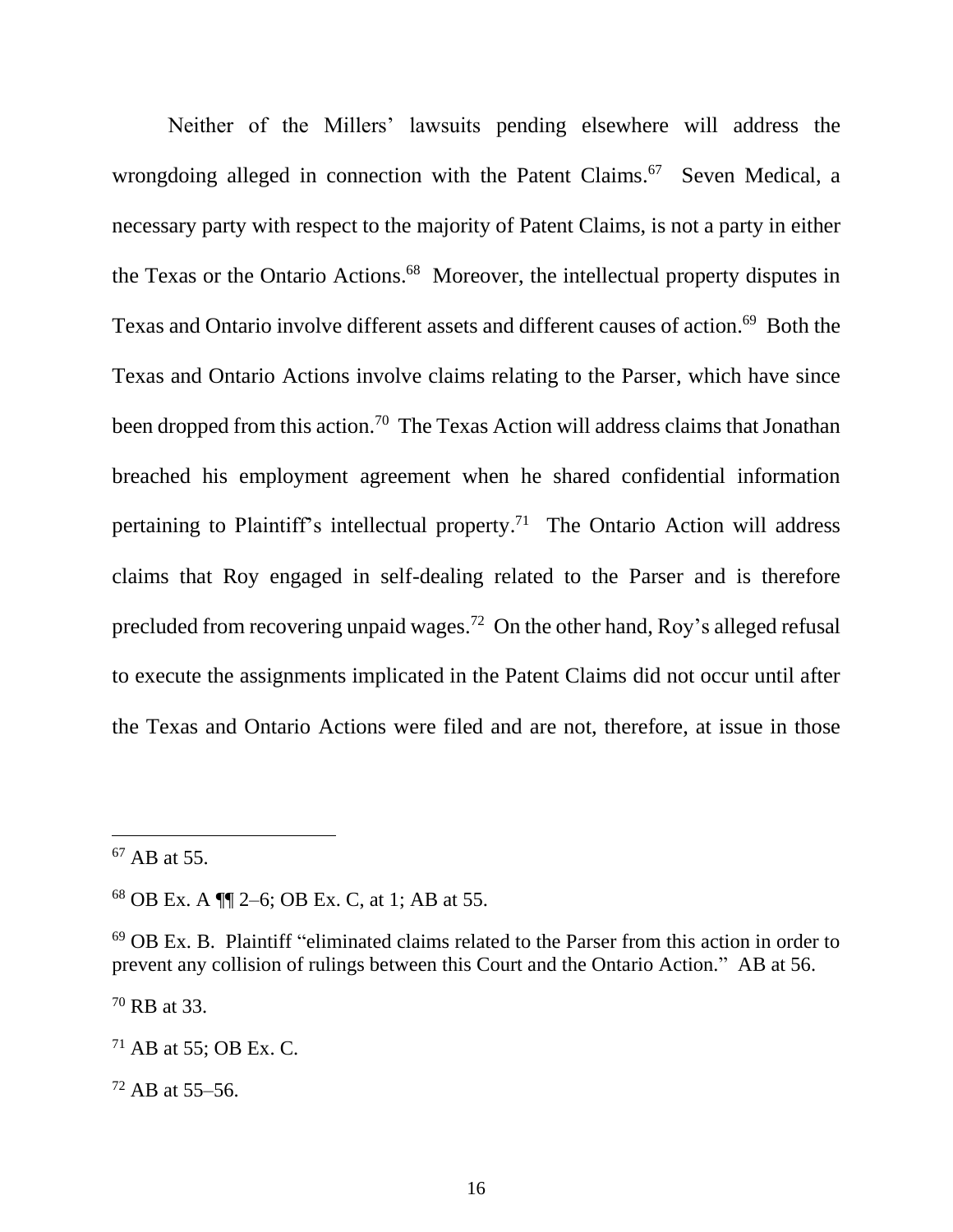cases.<sup>73</sup> Given that neither of the two cases pending elsewhere will address the claims pending before this Court, no first-filed action triggers *McWane* deference.

Having concluded that the Patent Claims are not pending elsewhere, I analyze the *forum non conveniens* defense in accordance with *Cryo-Maid*. "Under our *Cryo-Maid* jurisprudence, a defendant seeking dismissal on *forum non conveniens* grounds must establish with particularity that it will be subject to overwhelming hardship and inconvenience if required to litigate in Delaware."<sup>74</sup> To assess the degree of hardship a defendant will face if required to litigate in Delaware, our courts apply the factors identified in *Cryo-Maid*. <sup>75</sup> As currently framed, those six factors are:

(1) the relative ease of access to proof; (2) the availability of compulsory process for witnesses; (3) the possibility of the view of the premises; (4) whether the controversy is dependent upon the application of Delaware law which Delaware courts more properly should decide than those of another jurisdiction; (5) the pendency or nonpendency of a similar action or actions in another jurisdiction; and (6) all other practical problems that would make the trial of the case easy, expeditious and inexpensive. <sup>76</sup>

To succeed on a motion to stay or dismiss because of *forum non conveniens*,

"[a] defendant must establish that one or more of the *Cryo-Maid* factors actually

<sup>73</sup> *See* Am. Compl. ¶ 172; AB at 55.

<sup>74</sup> *Vichi*, 2009 WL 4345724, at \*12.

<sup>75</sup> *See Cryo-Maid*, 198 A.2d at 684 (identifying four factors).

<sup>76</sup> *Candlewood Timber Gp., LLC v. Pan Am. Energy, LLC*, 859 A.2d 989, 998 (Del. 2004) (expanding the *Cryo-Maid* factors); *Chase*, 2019 WL 6833958, at \*3 (applying six factors).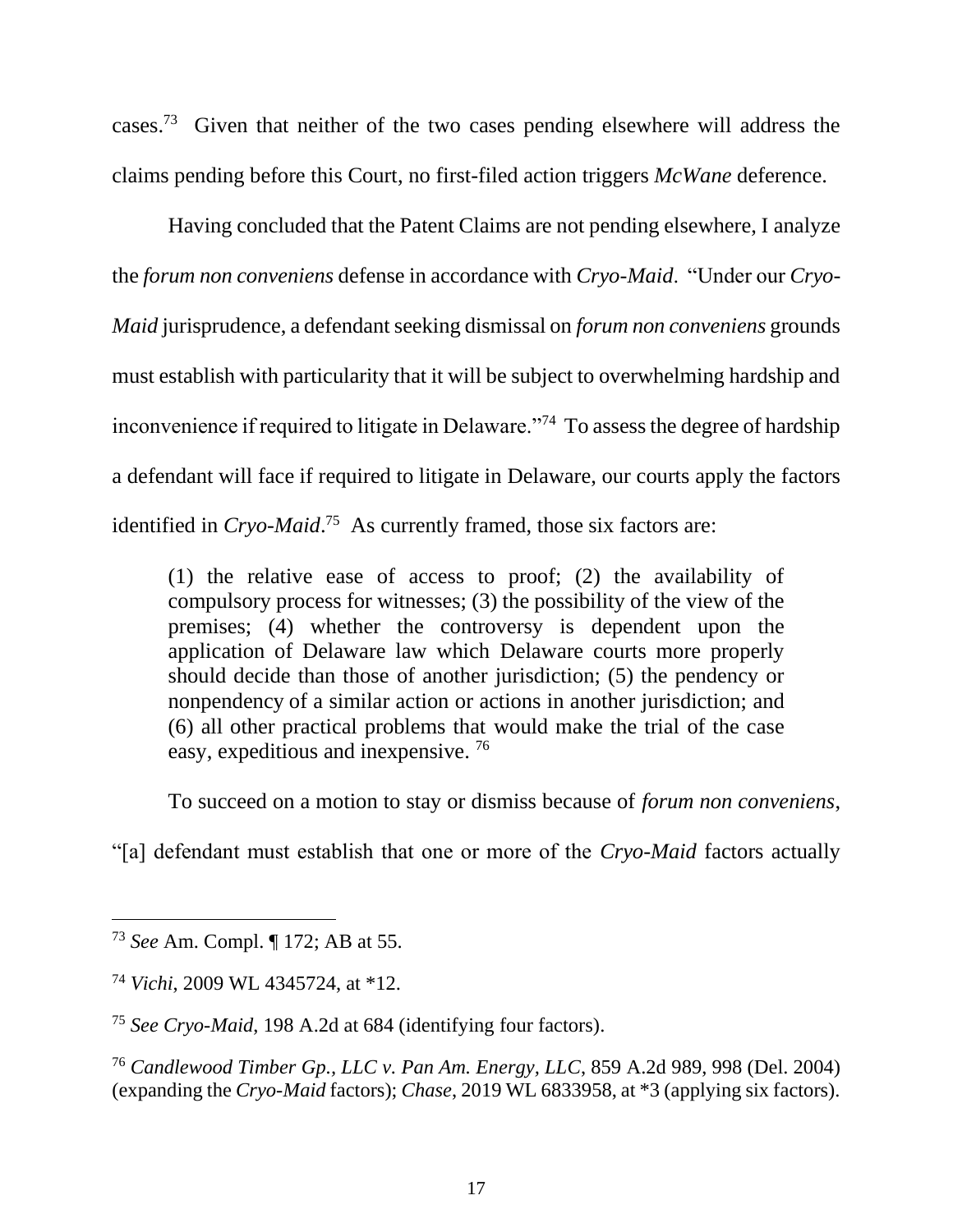causes [] significant hardship and inconvenience."<sup>77</sup> It does not matter whether, on balance, a majority of the factors favor defendant—"[t]he issue is whether any or all of the *Cryo-Maid* factors establish that defendant will suffer overwhelming hardship and inconvenience if forced to litigate in Delaware. Absent such a showing, [Amgine US's] choice of forum must be respected."<sup>78</sup>

**Relative Ease of Access to Proof** Based on the allegations in the Amended Complaint, it is clear that the Millers will be a focal point of discovery and trial proofs.<sup>79</sup> Roy is in Ontario.<sup>80</sup> Jonathan is in Texas.<sup>81</sup> Other sources of proof are US Holding (a Wyoming LLC), Canada Holdings (a Canadian corporation), Seven Medical (a Delaware corporation) and the present CEO of Amgine US, who is located in Ontario.<sup>82</sup> In other words, much if not all of the evidence resides outside of Delaware.

With that said, Roy and Jonathan have been served in this litigation and have not sought dismissal for want of personal jurisdiction over them. And the fact that

<sup>78</sup> *Id.*

<sup>77</sup> *Chrysler*, 669 A.2d at 108.

 $79$  AB at 57 (explaining the central role of Roy and Jonathan).

<sup>80</sup> Am. Compl. Ex. A.

<sup>81</sup> Am. Compl. ¶ 36.

<sup>82</sup> Am. Compl. ¶¶ 38–39; AB at 57.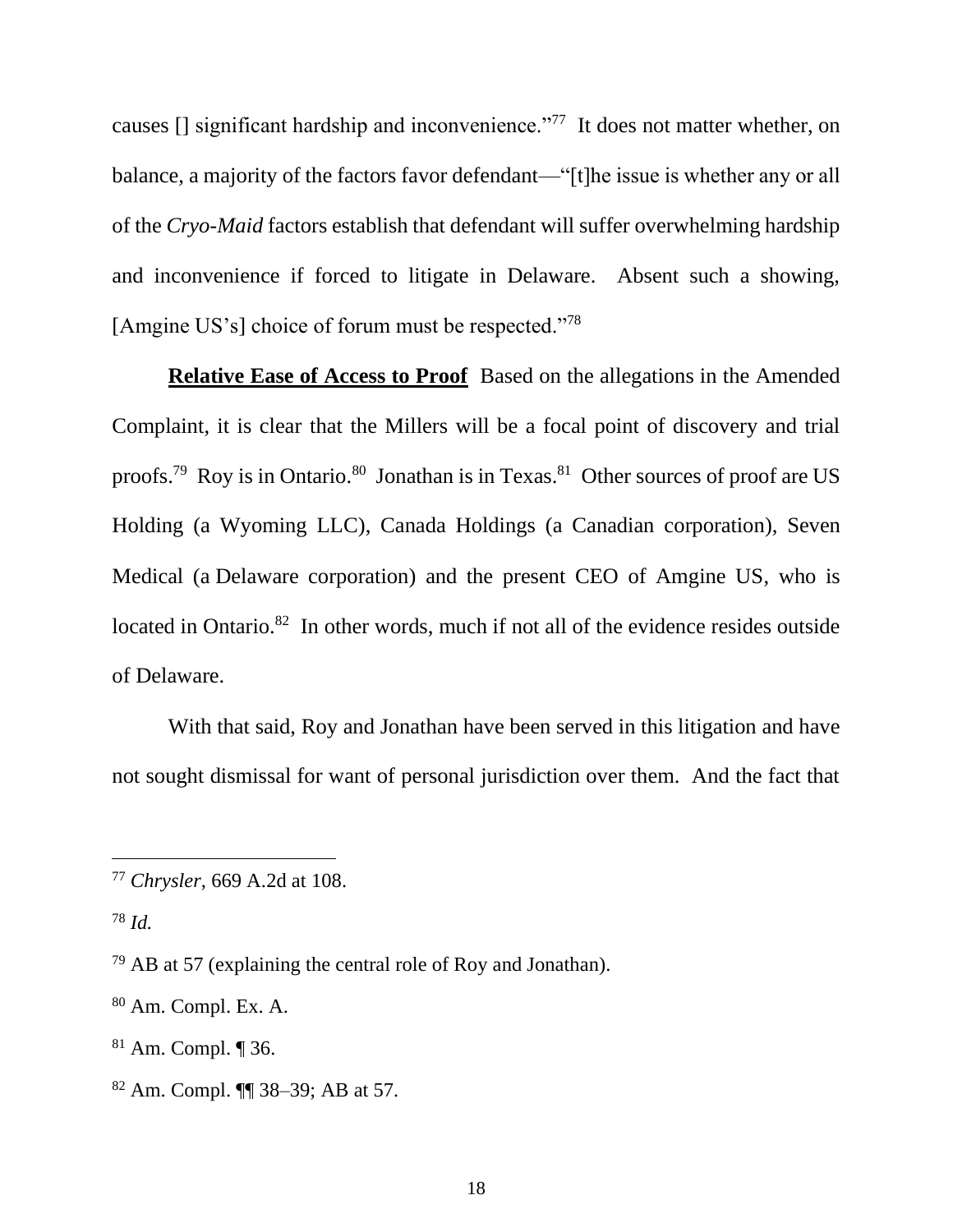documentary evidence may reside outside of Delaware, alone, is not a basis to find overwhelming hardship, particularly "in an age where air travel, express mail, electronic data transmissions and videotaped depositions are part of the normal course of business" for complex litigation in the United States.<sup>83</sup> On balance, this factor is, at best, neutral.

**The Availability of Compulsory Process for Witnesses** Defendants have made no meaningful effort to demonstrate that necessary witnesses are beyond the reach of Delaware's compulsory process. And they certainly have not attempted to argue that the application of this factor reveals that litigating in Delaware will cause overwhelming hardship.

**The Possibility of a View of the Premises** Neither party addressed this factor, and for good reason. None of Plaintiff's claims suggest that a view of any premises will be necessary to present claims or defenses.

# **Whether the Controversy Is Dependent upon the Application of**

**Delaware Law** The parties are centered in Delaware: Plaintiff is incorporated in Delaware,<sup>84</sup> and the Millers allegedly are fiduciaries of Plaintiff, a Delaware corporation. 85 The harm is centered in Delaware: The Millers are alleged to have

<sup>83</sup> *In re Asbestos Litig.*, 929 A.2d 373, 384 (Del. Super. 2006) (citations omitted).

<sup>84</sup> Am. Compl. ¶ 34.

<sup>85</sup> Am. Compl. ¶¶ 35, 67–69.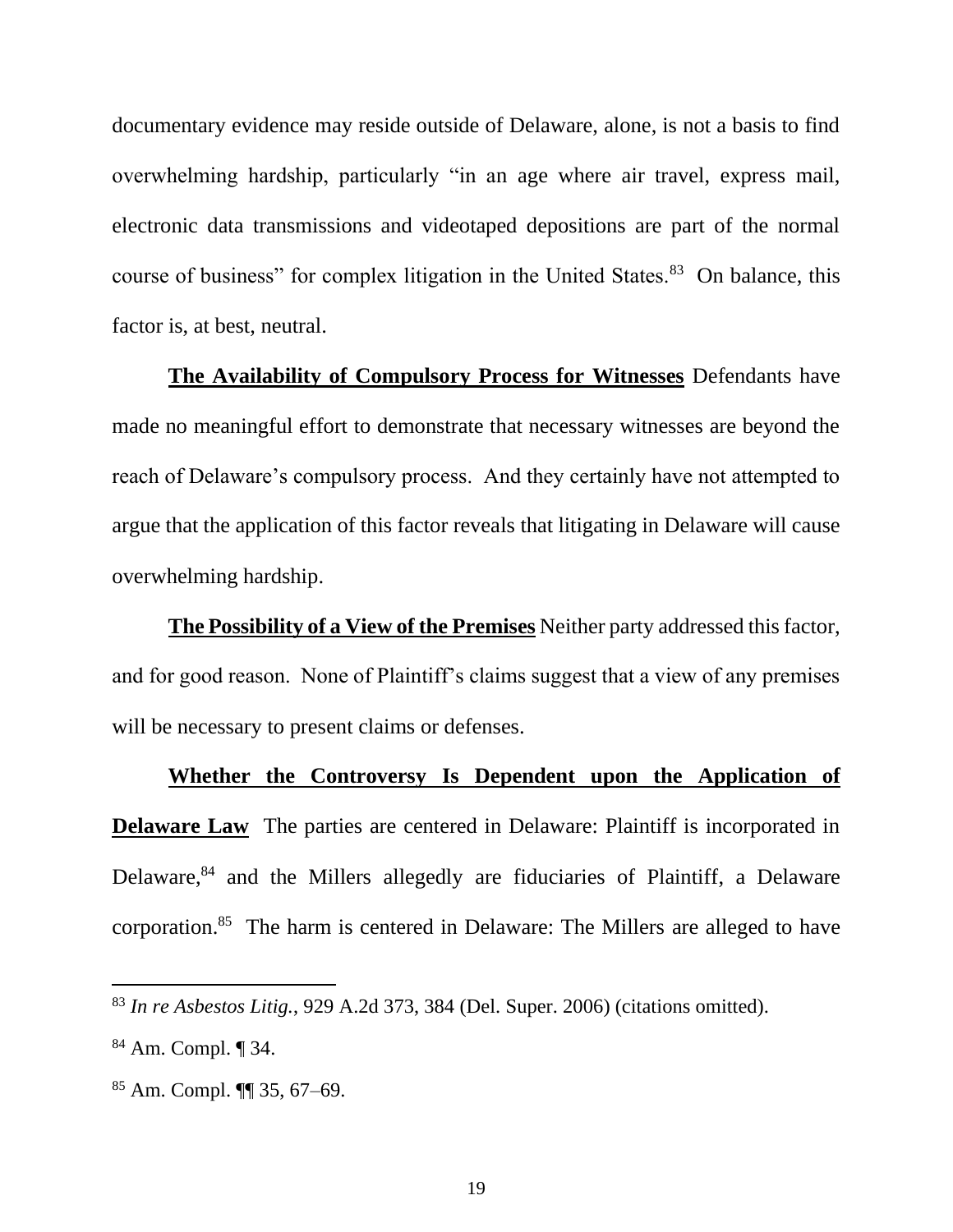intentionally misappropriated intellectual property from Plaintiff and assigned it to Seven Medical, an entity they control, which is also incorporated in Delaware.<sup>86</sup> In so doing, the Millers allegedly usurped a corporate opportunity from Plaintiff. While the Court need not declare definitively at this stage that Delaware law will apply to this claim, it does appear that Delaware law is the frontrunner among the possible contestants. There is no overwhelming hardship to be found here.

**The Pendency or Nonpendency of a Similar Action or Actions in Another Jurisdiction** As previously discussed, this action is not pending in another jurisdiction; the Texas and Ontario Actions involve different intellectual property and different claims among variously different parties. While the actions may be similar, in the sense that all three of the pending actions involve allegations of misappropriation of intellectual property, it cannot be said on this record that forcing Defendants to defend the Patent Claims in Delaware will result in overwhelming hardship of a nature that would justify denying Plaintiff its choice of forum.

#### **All Other Practical Problems That Would Make the Trial of the Case**

**Easy, Expeditious and Inexpensive** While Defendants argue this factor weighs in favor of not litigating in Delaware, Plaintiff persuasively observes that Defendants'

<sup>86</sup> Am. Compl. ¶¶ 37, 78–85.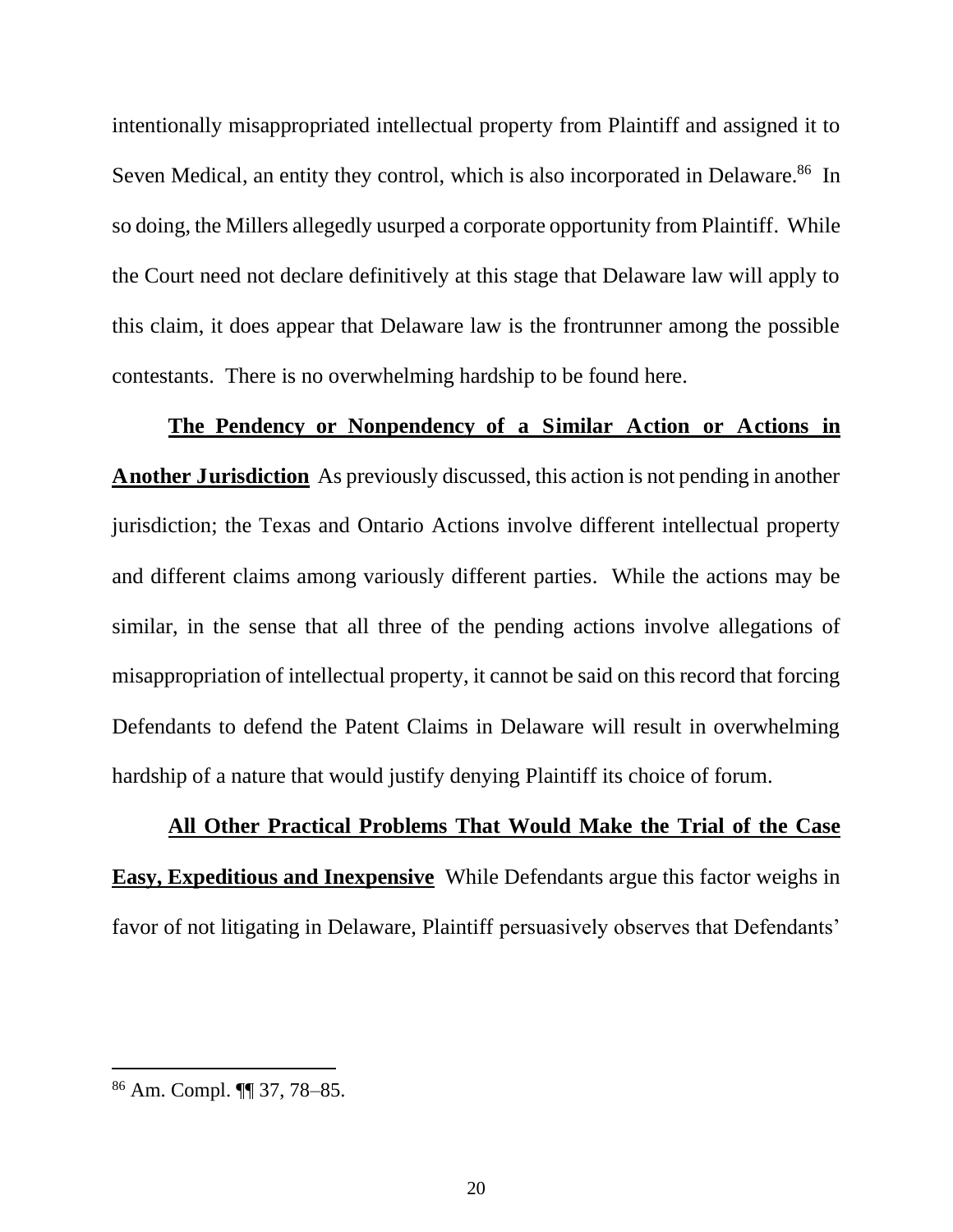argument in this regard is light on specifics. $87$  While it is true that these parties have chosen to litigate on multiple fronts and that a consolidation of claims and counterclaims in one forum would undoubtedly be more efficient, multi-forum litigation is not uncommon. And, the fact that the parties have opted to engage on multiple fronts does not, on its own, justify dismissal of the Delaware piece of the multi-forum puzzle, at least not on grounds of *forum non conveniens.*<sup>88</sup>

# **Statute of Limitations/Laches**

Defendants argue that the Patent Claims are time-barred under the applicable Ontario statute of limitations.<sup>89</sup> According to Defendants, Ontario law clearly applies to the Patent Claims given the Amended Complaint's acknowledgement that the Medical Patent and related corporate opportunities belonged to Amgine Canada.<sup>90</sup> Thus, say Defendants, under the "internal affairs doctrine," Ontario law not Delaware law—governs the Patent Claims. And, because the wrongful act underlying the Patent Claims (the misappropriation) occurred on August 29, 2017, and the initial complaint was not filed until June 30, 2020, the Patent Claims are

<sup>87</sup> AB at 57–58.

<sup>88</sup> *See Ryan v. Gifford*, 918 A.2d 341, 349–50 (Del. Ch. 2007) (observing, even in the context of *McWane*, that Delaware courts do not reflexively dismiss or stay actions in Delaware simply because the parties are engaged in litigation elsewhere).

<sup>89</sup> OB at 27, 40.

<sup>90</sup> OB at 39 and RB at 29; Am. Compl. ¶¶ 46–49.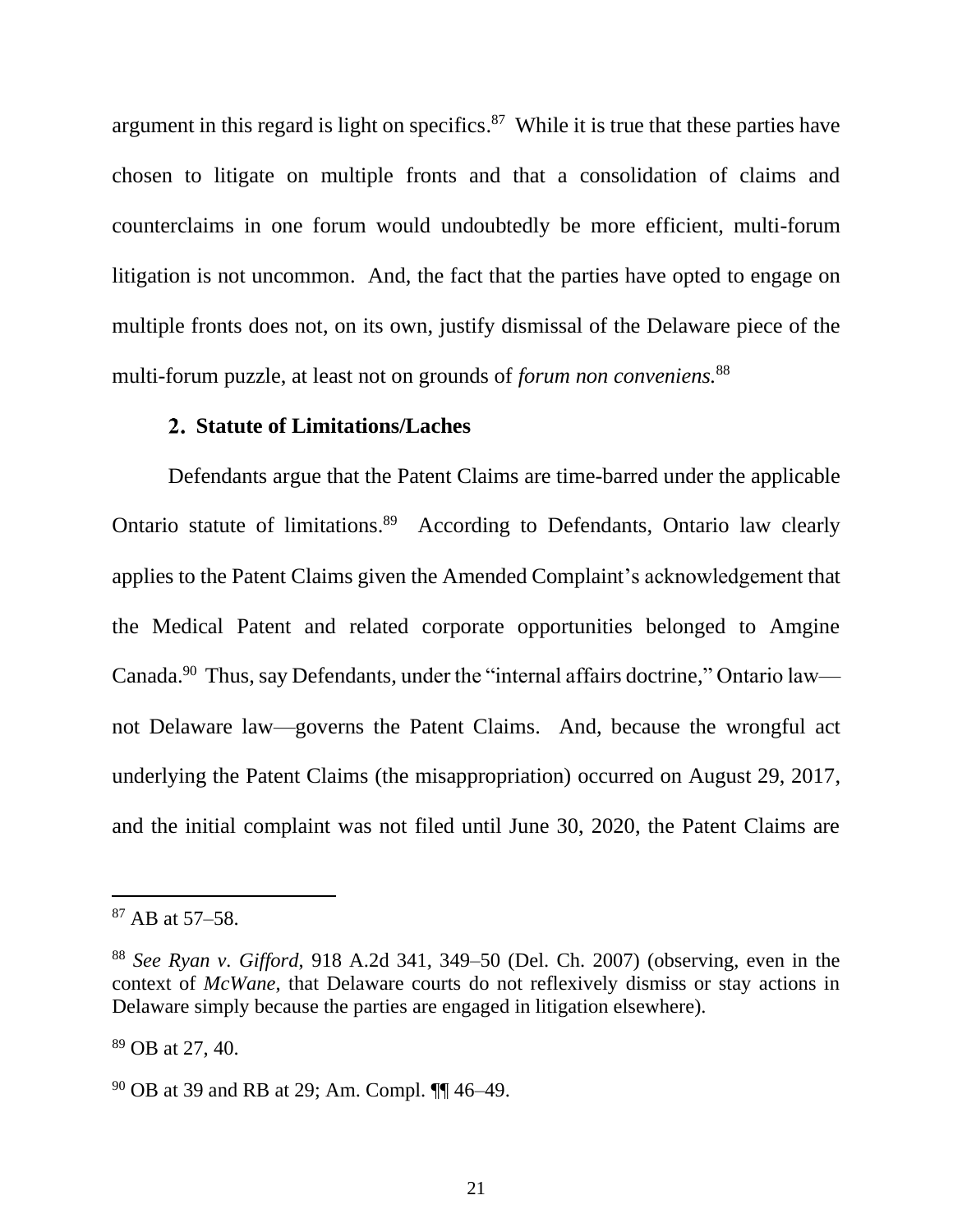time-barred by Ontario's two-year statute of limitations.<sup>91</sup>

Plaintiff counters that Defendants have misread the Amended Complaint; specifically, Plaintiff disputes that it has pled the Medical Patent and the related claims belong to Amgine Canada.<sup>92</sup> Separately, Plaintiff argues that even if Ontario law did govern the Patent Claims, the United States Patent Office did not disclose the assignment of the Medical Patent until June 2019, which means the Patent Claims were brought within Ontario's two-year statute.<sup>93</sup>

"Because [Plaintiff's'] claims sound in equity, the limitations doctrine that applies is laches, which focuses on whether an unreasonable delay in asserting the claim has unfairly prejudiced the defendant. This court frequently uses the analogous statutory limitations period as the presumptive limitations period for

 $91$  RB at 2.

 $92$  AB at 59–60. Plaintiff points to its allegation that the Medical Patent, among other assets, was "Amgine's intellectual property, resource[], and corporate opportunity." Am. Compl. ¶ 171. Plaintiff's definition of "Amgine," which includes both Amgine US and Amgine Canada, muddies the water here and in other aspects of the Amended Complaint. Am. Compl. ¶ 1. *See also* Am. Compl. ¶ 10 ("In 2015, after Amgine had funded the expensive task of developing, drafting, and defending the Medical Patent, [the Miller's and Valverde] caused Amgine's counsel to abandon the draft Medical Patent filing."). Even so, giving all reasonable inferences to Plaintiff, as I must at this stage, I accept Plaintiff's characterization of its pleading for now. *See Doe v. Cahill*, 884 A.2d 451, 458 (Del. 2005) ("Finally, in ruling on a motion to dismiss under Rule 12(b)(6), a trial court must draw all reasonable factual inferences in favor of the party opposing the motion.").

 $93$  AB at 60.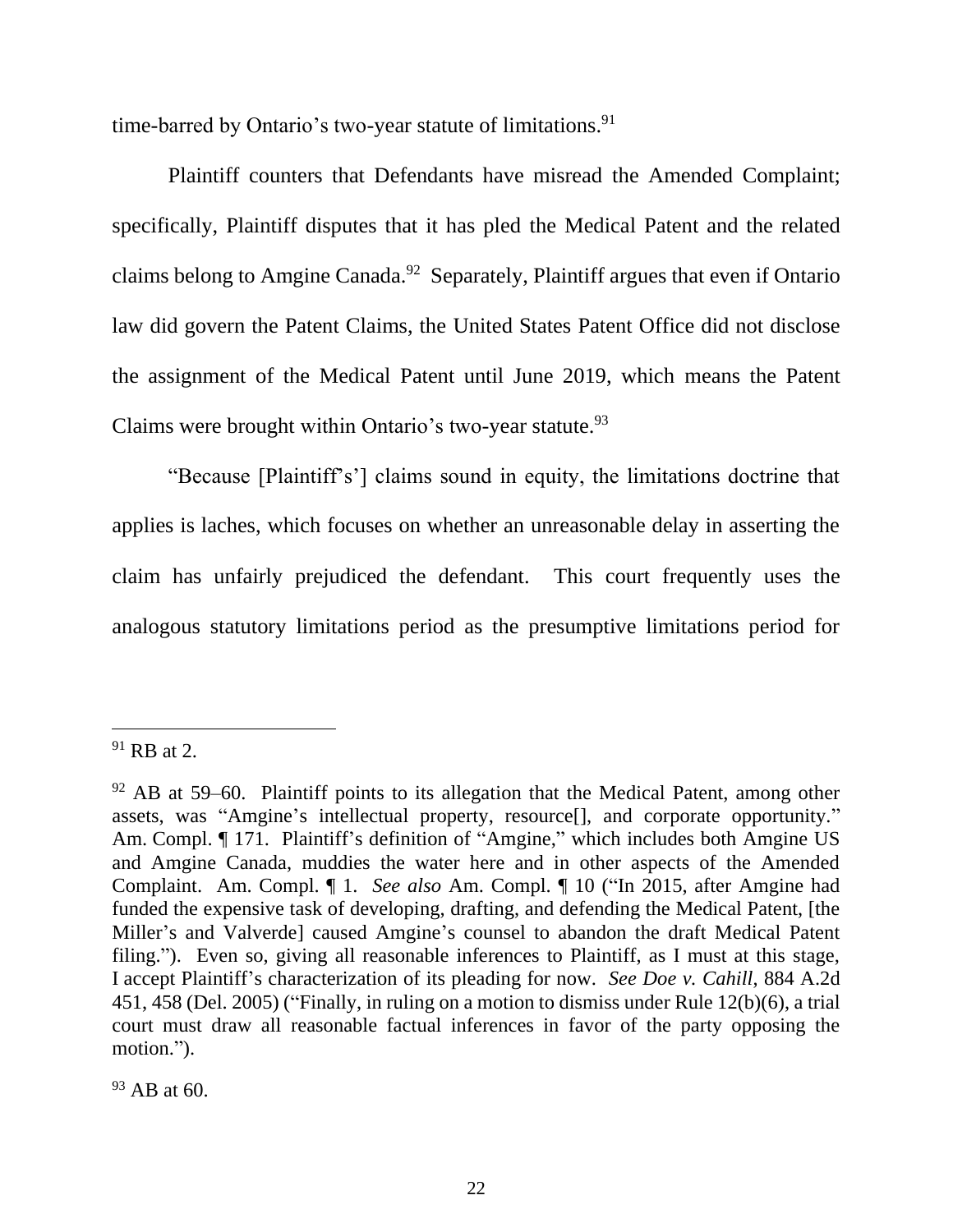laches."<sup>94</sup> If a party files a claim after the analogous statute of limitations has run, the claim is likely time-barred "except in the 'rare' and 'unusual' circumstance that a recognized tolling doctrine excuses the late filing."<sup>95</sup>

The factual record is not developed enough at this nascent stage of the litigation to make a dispositive determination regarding the timeliness of the Patent Claims. This should come as no surprise given that "the standard of review under Rule 12(b)(6) is only of reasonable conceivability based on the complaint, [and] affirmative defenses, such as laches, are not ordinarily well-suited for treatment on such a motion, even though the Court may reach a different answer with a more developed factual record."<sup>96</sup>

After the record is developed further, if the evidence reveals that Amgine US possessed the intellectual property that is the object of the Patent Claims, then Defendants' theory that the Patent Claims are subject to Ontario's statute of limitations would likely fail, and Delaware's three-year statute of limitations would

<sup>94</sup> *de Adler v. Upper New York Inv. Co. LLC*, 2013 WL 5874645, at \*12 (Del. Ch. Oct. 31, 2013).

<sup>95</sup> *In re Sirius XM S'holder Litig*., 2013 WL 5411268, at \*4 (Del. Ch. Sept. 27, 2013) (citations omitted).

<sup>96</sup> *de Adler*, 2013 WL 5874645, at \*12 (cleaned up) (quoting *Reid v. Spazio*, 970 A.2d 176, 182–83 (Del. 2009)); *see also Khanna v. McMinn*, 2006 WL 1388744, at \*30 (Del. Ch. May 9, 2006) (same).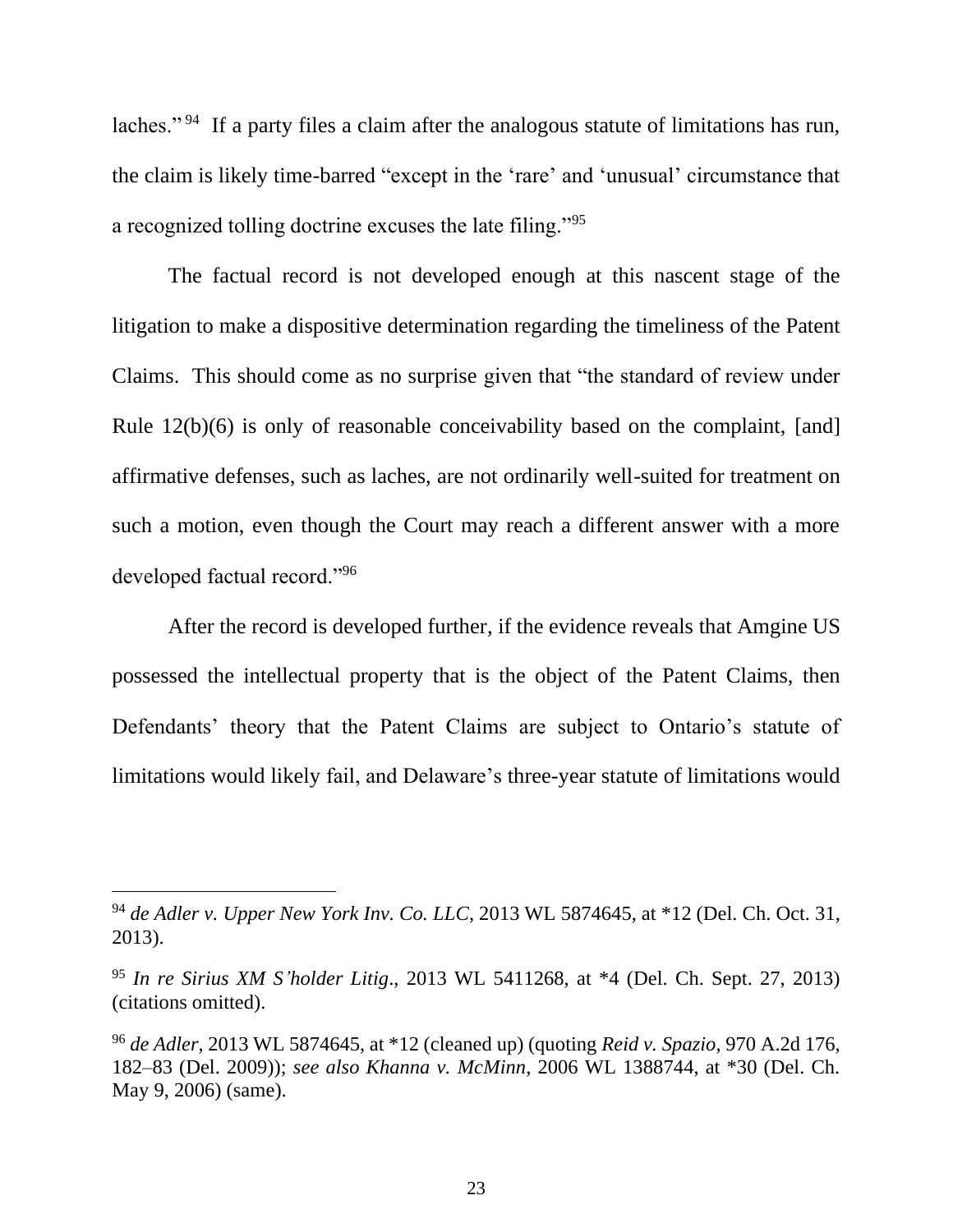apply.<sup>97</sup> Even if Ontario law governs, there may be factual or equitable grounds to toll the limitations period. On the other hand, the evidence may dispositively reveal that a two-year statute of limitations applies and that Plaintiff failed to bring its claims in Delaware within the statutory window. If so, Defendants may pursue judgment as a matter of law on that ground under Chancery Rule 56. The point, for now, is that further development of the factual record is required before the Court can adjudicate the laches defense.

\* \* \* \* \*

The motion to dismiss the Patent Claims under Chancery Rule 12(b)(3) is denied; those claims will be litigated in Delaware. The motion to dismiss the Patent Claims under Chancery Rule 12(b)(6) as untimely is also denied; Defendants may renew their laches defense, if appropriate, on summary judgment.

### **B. The Inversion Claims Survive Dismissal**

Defendants move to dismiss the Inversion Claims on four grounds: (1) dismissal is required under the CSA's Forum Selection Clause; (2) dismissal is required under Chancery Rule 19(b) because Plaintiff has failed to join necessary parties––the CA Preferreds not named in this action; (3) the Inversion Claims are

<sup>&</sup>lt;sup>97</sup> 10 *Del.* C. § 8106(a) (codifying a three-year limitations period for an "action to recover damages for the detention of personal chattels" or for an "action to recover damages caused by an injury unaccompanied by force.").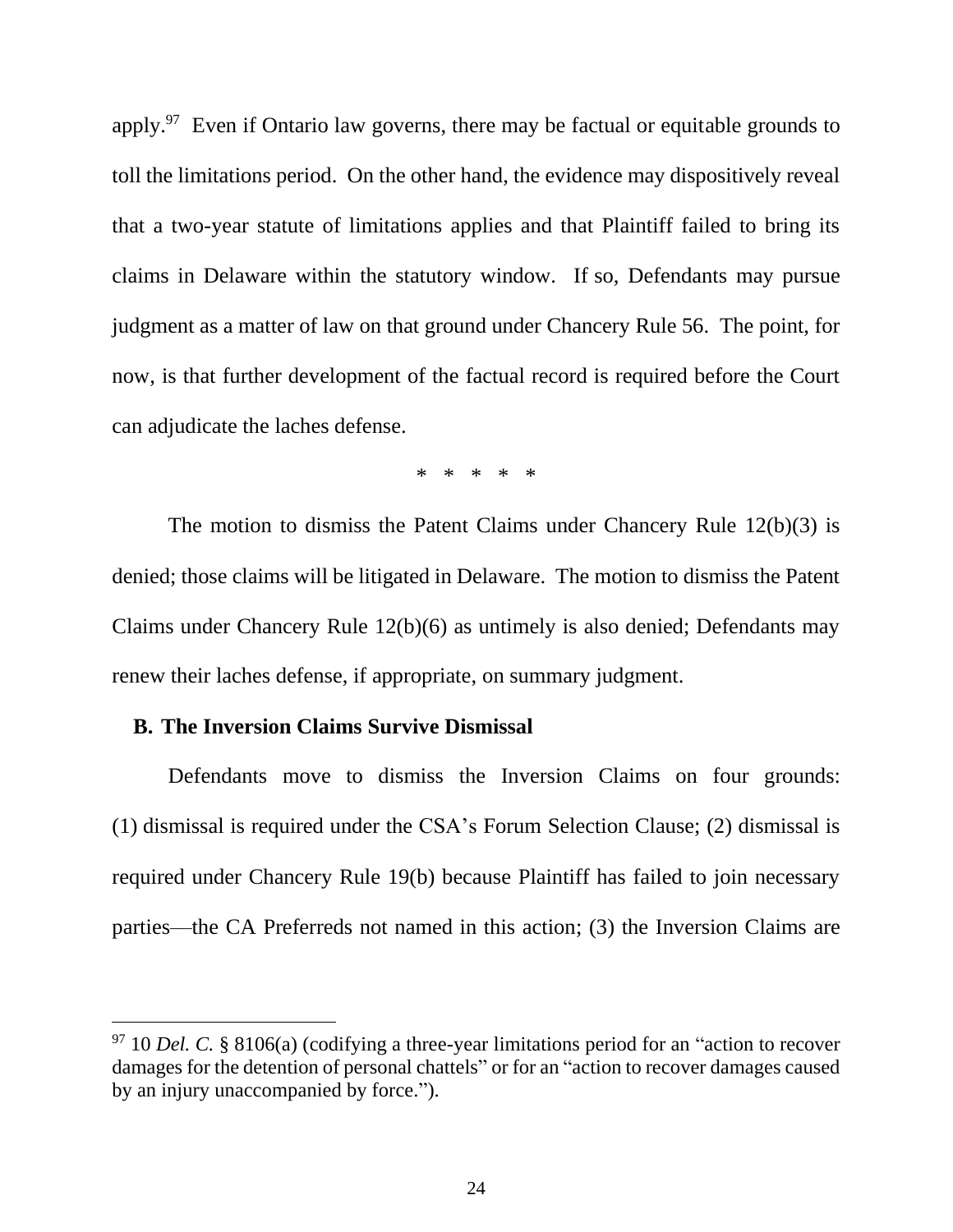time-barred under both Delaware and Ontario law; and (4) Plaintiff has failed to plead fraud regarding the Inversion with the requisite specificity under Rule 9(b). I address each ground in turn.

### **The Forum Selection Clause**

"The courts of Delaware defer to forum selection clauses and routinely give effect to the terms of private agreements to resolve disputes in a designated judicial forum out of respect for the parties' contractual designation."<sup>98</sup> Accordingly, "when the contract underlying the dispute contains an explicit forum selection clause," this court will dismiss a Delaware complaint under Chancery Rule 12(b)(3) if the clause requires the action to be brought elsewhere.<sup>99</sup> Here, the contract underlying this dispute, the CSA, contains an explicit forum selection clause that requires actions "arising out of or relating to" the CSA to be brought in Ontario, Canada.<sup>100</sup> Amgine US argues the clause is unenforceable as a matter of Delaware law and, even if it is

<sup>98</sup> *Ashall Homes, Ltd. v. ROK Entm't Gp. Inc.*, 992 A.2d 1239, 1245 (Del. Ch. 2010) (internal quotations omitted).

<sup>99</sup> *Baker v. Impact Hldg., Inc*., 2010 WL 1931032, at \*2 (Del. Ch. May 13, 2010).

 $100$  Am. Compl. Ex. 6, §1.6(b) ("Subject to the dispute resolution provisions of this Agreement, each of the Parties irrevocably attorns and submits to the exclusive jurisdiction of the courts of Ontario in any action or proceeding arising out of or relating to this Agreement. Each of the Parties waives objection to the venue of any action or proceeding in such court or any argument that such court provides an inconvenient forum.").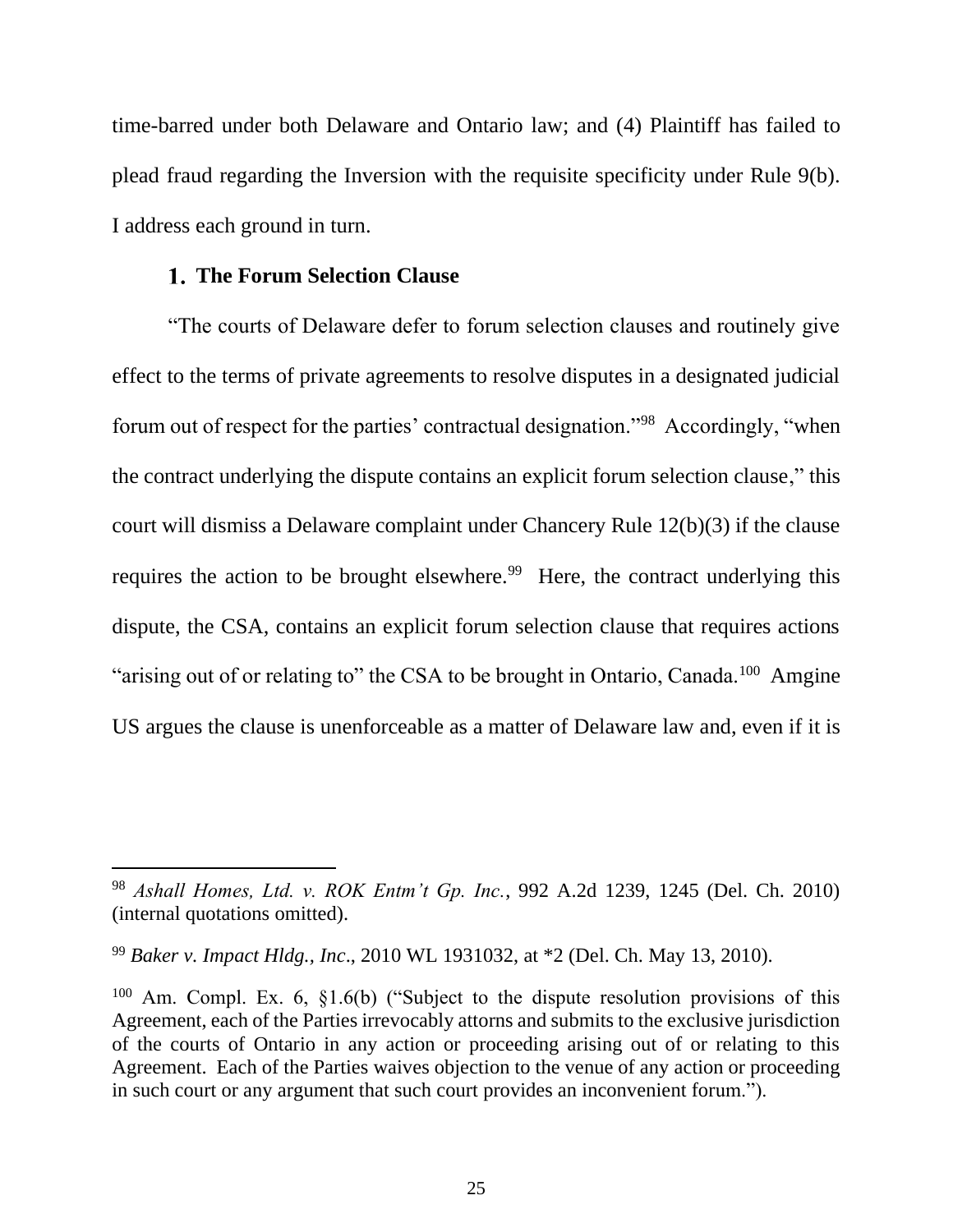enforceable, the clause does not apply to the claims it has asserted here.<sup>101</sup> I address both arguments in turn.

# **a. The Forum Selection Clause Is Valid and Enforceable**

When a contract contains a forum selection clause, this court will interpret the forum selection clause in accordance with the law chosen to govern the contract.<sup>102</sup> "Here, the agreement clearly chose [Canadian] law to govern the parties' relationship" under the CSA.<sup>103</sup> In their opening brief, Defendants cite one Canadian case to confirm that Canadian courts, like Delaware courts, generally enforce forum selection and choice-of-law clauses.<sup>104</sup> Amgine US does not cite any contrary authority. Given that there appears to be no conflict of law, "the analysis will proceed exclusively under Delaware law."<sup>105</sup>

<sup>&</sup>lt;sup>101</sup> I note that Amgine US does not argue the Forum Selection Clause is not actually an exclusive forum selection clause. *See In re Bay Hills Emerging P'rs I LP*, 2018 WL 3217650, at \*8 (Del. Ch. July 23, 2018) (explaining the distinction between a "permissive consent to jurisdiction clause" and a "mandatory forum selection clause"). Accordingly, I do not take up that issue here.

<sup>102</sup> *See Germaninvestments AG v. Allomet Corp*., 225 A.3d 316, 331 (Del. 2020) ("When a contract contains a forum selection clause, this court will interpret the forum selection clause in accordance with the law chosen to govern the contract.") (internal quotations omitted).

<sup>103</sup> *Ashall*, 992 A.2d at 1245–46.

<sup>104</sup> OB at 20–21 (citing *Aldo Gp. Inc. v. Moneris Sols. Corp.*, [2013] 118 O.R. (3d) 81, ¶ 44, 2013 ONCA 725 (Can. Ont. C.A.)).

<sup>105</sup> *Ashall*, 992 A.2d at 1246.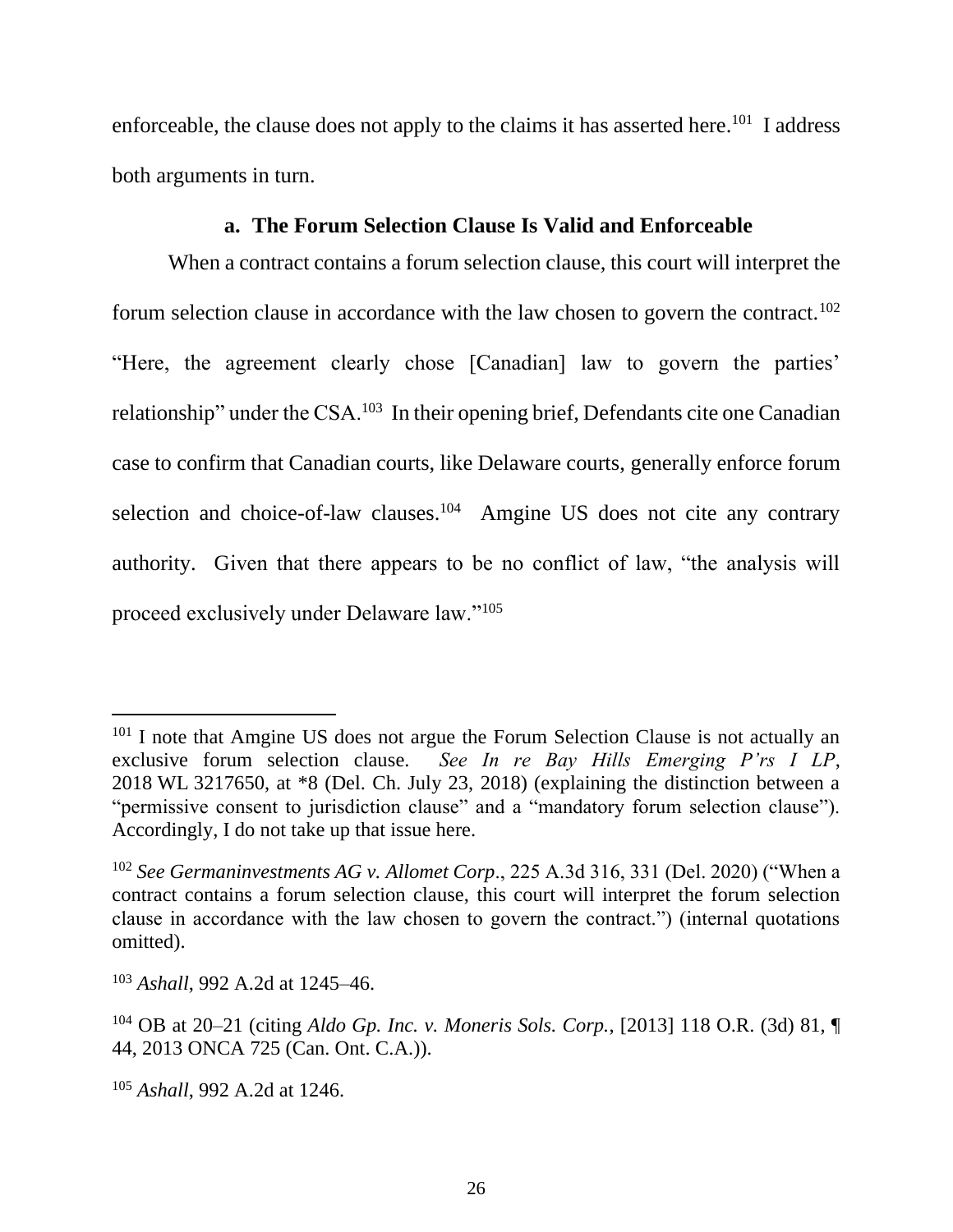According to Amgine US, because the transactions memorialized in the CSA are void for failure of proper authorization, the Forum Selection Clause within the CSA is also void and, therefore, unenforceable.<sup>106</sup> That is not a correct statement of Delaware law. Instead, our law is clear that a party cannot escape a valid forum selection clause "by arguing that the underlying contract was fraudulently induced or invalid for some reason unrelated to the forum selection . . . clause itself. Instead, the party must show that the forum selection clause itself is invalid."<sup>107</sup> Amgine US has not advanced any argument that the Forum Selection Clause itself is invalid, and so I proceed under the presumption that the clause is valid as a matter of law.

# **b. The Forum Selection Clause Does Not Govern the Inversion Claims**

Amgine US argues its claims do not "aris[e] out of or relat[e] to" the CSA because the claims sound in breach of fiduciary duty, not breach of contract.<sup>108</sup> For support, Amgine US cites *OTK Assocs., LLC v. Friedman*, where the court observed, "[i]t has not traditionally been thought that a contractual forum selection provision in the transaction agreement governed the stockholder plaintiffs' claims for breach of fiduciary duty and aiding and abetting."<sup>109</sup> In their papers, Defendants make no

 $106$  Am. Compl.  $\P$  4.

<sup>107</sup> *Mack v. Rev Worldwide, Inc*., 2020 WL 7774604, at \*12 (Del. Ch. Dec. 30, 2020). <sup>108</sup> AB at 36–37.

<sup>109</sup> *OTK Assocs., LLC v. Friedman*, 85 A.3d 696, 721 (Del. Ch. 2014) (emphasis added).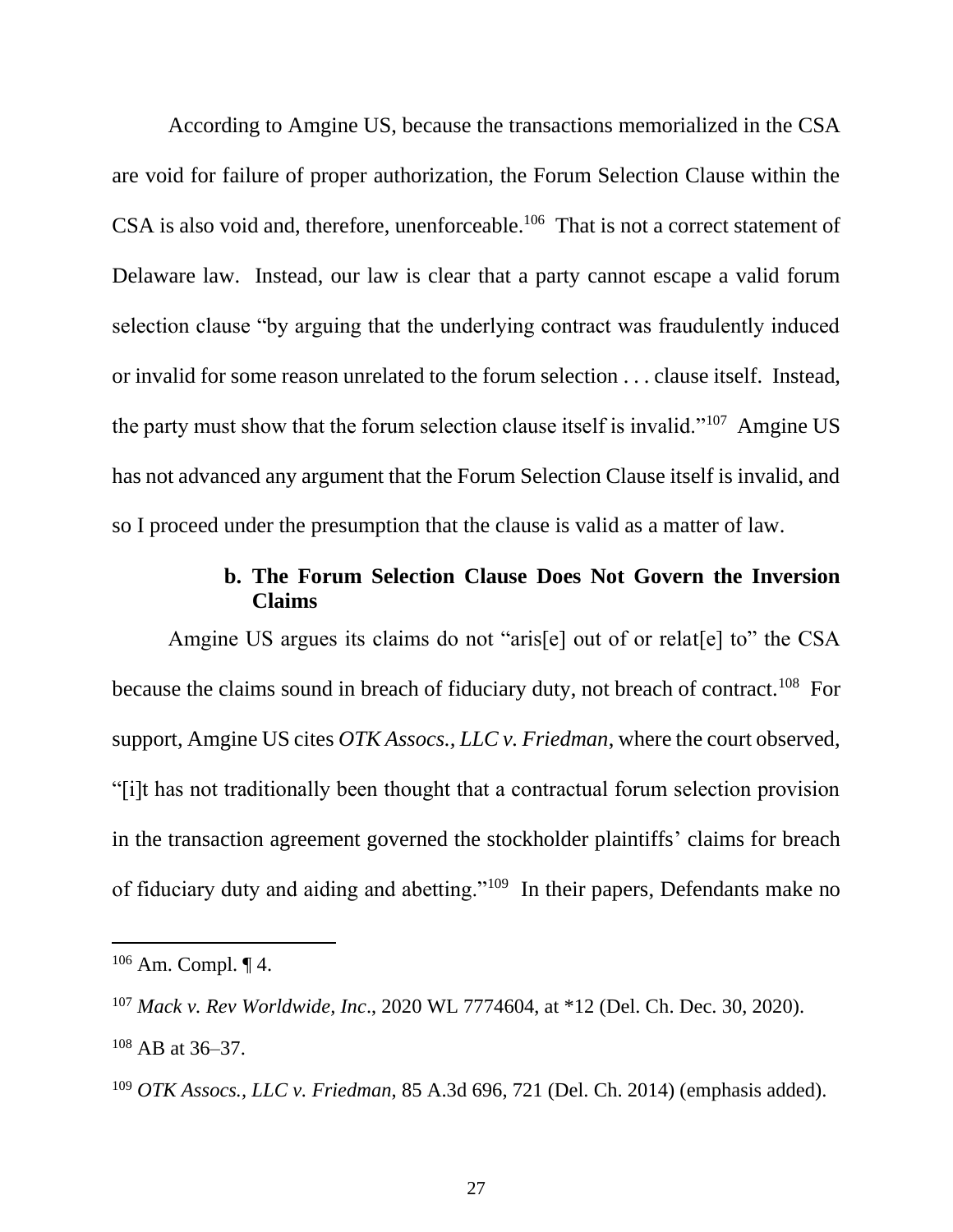attempt to distinguish *OTK*. In their reply brief, Defendants appear all but to concede that the Forum Selection Clause does not govern Counts I and II of the Inversion Claims and only halfheartedly attempt to explain why it governs the unjust enrichment claim pled in Count IV.<sup>110</sup>

In *OTK*, the court held that a forum selection clause within an exchange agreement would not extend to claims that the defendants breached fiduciary duties in connection with the exchange. $111$  In doing so, the court made clear that the fiduciary duties at issue did not arise from the exchange agreement.<sup>112</sup> The same is true here. The fiduciary duties the Millers allegedly breached were not created by the CSA and would exist in the absence of the CSA. Accordingly, the Forum Selection Clause does not extend to Counts I and II, as both allege breaches of fiduciary duty related to the Inversion. $113$ 

As for Count IV, I am satisfied the Forum Selection Clause does not reach that claim either. Count IV asserts a claim for unjust enrichment against the Millers

<sup>112</sup> *Id.*

<sup>113</sup> *Id.*

 $110$  RB at 11–12 ("Third, even if the breach of fiduciary duty (Count I) and aiding and abetting claims (Count II) are 'internal affairs' claims subject to Delaware's statute of limitations, the unjust enrichment claim (Count IV) is not. Unjust enrichment is a quasicontract claim subject to the Choice of Law and Forum Selection Clauses of the [CSA].").

<sup>111</sup> *OTK Assocs., LLC*, 85 A.3d at 721.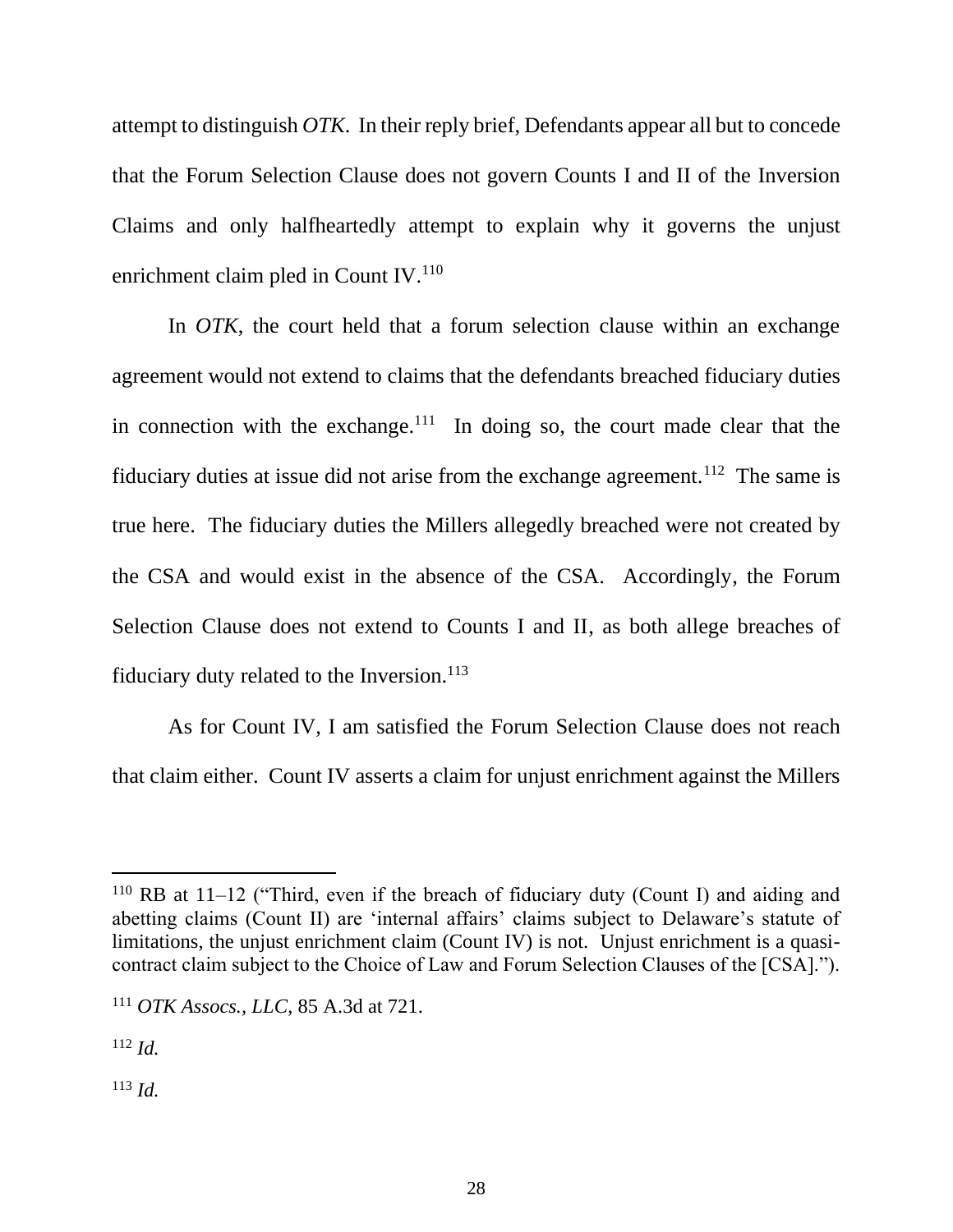and the Miller Entities based on their alleged receipt of misappropriated funds and assets.<sup>114</sup> According to Defendants, unlike Counts I and II, which are internal affairs claims, the unjust enrichment claim is a *quasi*-contract claim and is therefore subject to the Forum Selection Clause.<sup>115</sup> Here again, Defendants seek to extend the contractually selected forum beyond the reach of its terms.

Defendants are correct that "[a]n unjust enrichment claim is a quasicontractual claim, but it is a claim that proceeds under the theory that no contract exists."<sup>116</sup> A claim that rests on the premise "that no contract exists," by definition, does not "aris[e] out of or relat[e] to" a contract.<sup>117</sup> Because the unjust enrichment claim is derived from common law<sup>118</sup> and does not arise out of or relate to the CSA, it does not fall within the scope of the Forum Selection Clause.<sup>119</sup>

 $115$  RB at  $11-12$ .

<sup>116</sup> *JCM Innovation Corp. v. FL Acq. Hldgs., Inc.*, 2016 WL 5793192, at \*7 (Del. Super. Sept. 30, 2016).

 $117$  Am. Compl. Ex. 6, §1.6(b).

<sup>118</sup> *In re Verizon Ins. Coverage Appeals*, 222 A.3d 566, 577 (Del. 2019), *reh'g denied* (Nov. 18, 2019) (stating "unjust enrichment and alter ego claims are common law claims").

<sup>119</sup> *EnVen Energy Corp. v. Dunwoody*, 2020 WL 2770609, at \*3 (Del. Ch. May 28, 2020) ("Because the claims asserted [] in this action derive from common law and do not directly pertain to the rights set forth in the Employment Agreement, they do not fall within the scope of the forum selection provision.").

<sup>114</sup> Am. Compl. ¶¶ 187–89.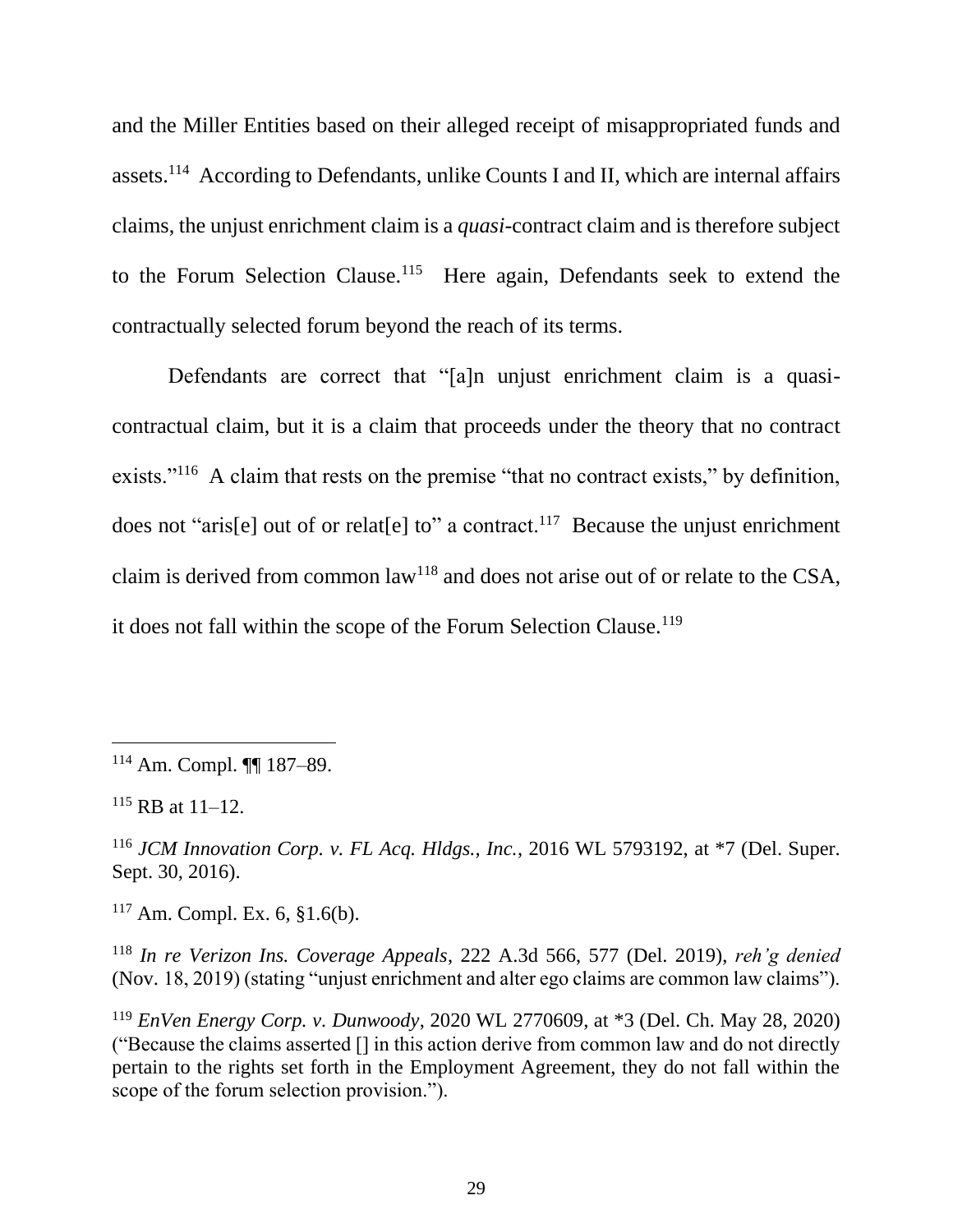### **The Absent CA Preferreds Are Not Indispensable Parties**

Rule 19 dictates that an absent party should be joined if, without that party, (1) "complete relief cannot be accorded among those already parties"; (2) the absent party's ability to protect its interest in the action will be impaired or impeded; or (3) "any of the persons already parties [will remain] subject to a substantial risk of incurring double, multiple, or otherwise inconsistent obligations  $\dots$ ."<sup>120</sup> If Plaintiff had pled a basis to rescind or reform the CSA, then I would agree that the absent CA Preferreds likely would be indispensable.<sup>121</sup> But the Amended Complaint pleads no basis for either of those equitable remedies here.

The gravamen of Plaintiff's Inversion Claims is that the Millers' breached the fiduciary duties they owed to Amgine US by causing it to agree to the  $CSA$ .<sup>122</sup> If Plaintiff is successful on that claim, the Court can tailor remedies to address the harm Plaintiff suffered without affecting the rights of the innocent absent

<sup>120</sup> *Perry v. Neupert*, 2017 WL 6033498, at \*11 (Del. Ch. Dec. 6, 2017).

<sup>121</sup> *See Perry*, 2017 WL 6033498, at \*12; *Germaninvestments AG v. Allomet Corp*., 2020 WL 6870459, at \*8 (Del. Ch. Nov. 20, 2020) ("Delaware decisions recognize that when litigation places at issue the validity or enforceability of property rights, such as a party's rights under an agreement, then the holders of the property rights have an interest in the subject matter of the action such that they should be joined as parties. Unless it is obvious that one not joined has no interest whatever in the subject matter of the suit, all parties to a contract under dispute are necessary.") (internal quotations omitted).

<sup>122</sup> Am. Compl. ¶¶ 173–74.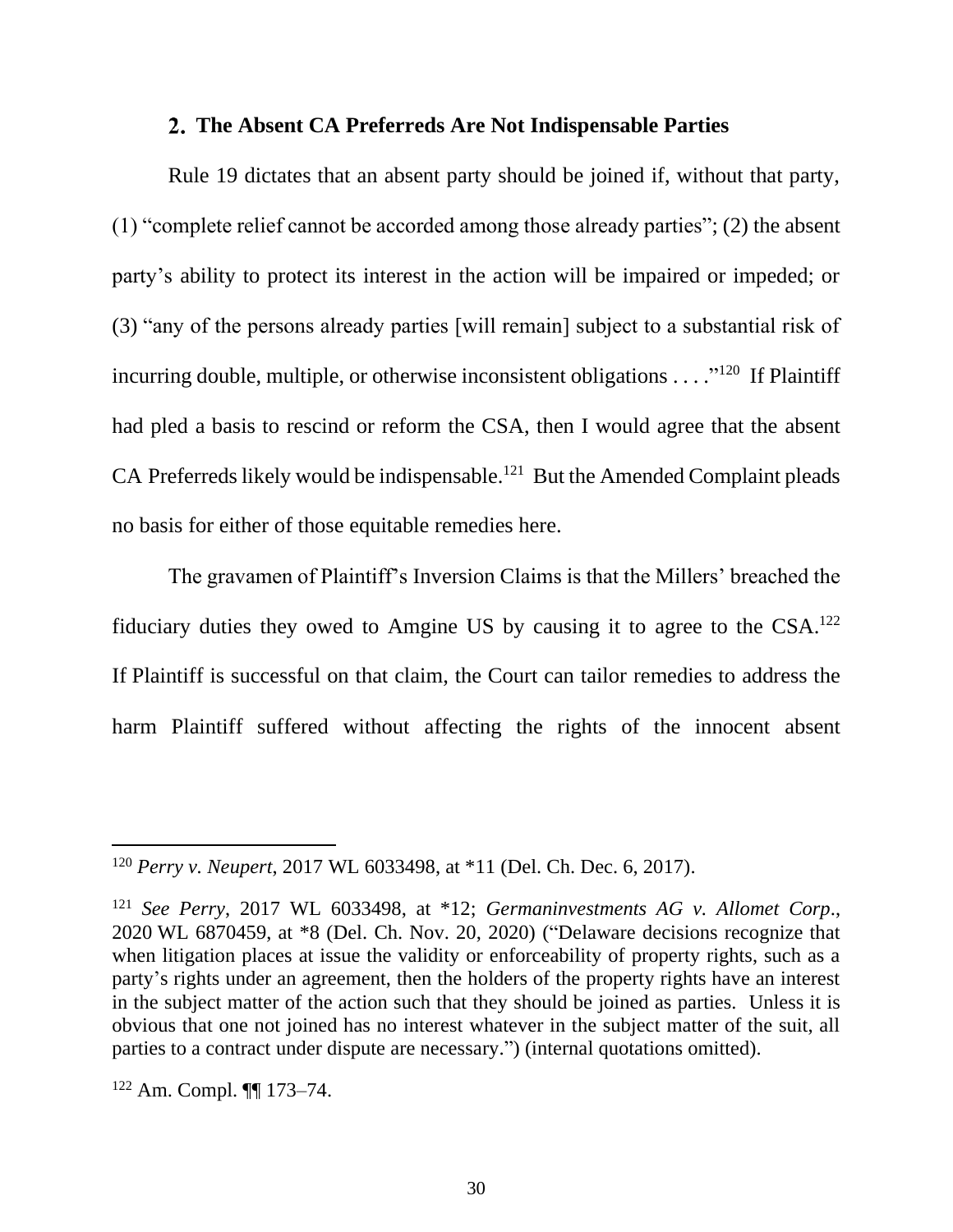CA Preferreds.<sup>123</sup> Indeed, Plaintiff has asked for remedies that, if awarded, would not implicate, let alone impair, the validity or enforceability of the rights of the absent CA Preferreds. These remedies, all directed to the named Defendants, include, but are not limited to, the imposition of a constructive trust, monetary damages and disgorgement.<sup>124</sup> To be clear, for reasons discussed with respect to Plaintiff's Section 205 claim (below), as to the Inversion Claims, Plaintiff's remedies may not include an injunction against the absent CA Preferreds from seeking to enforce the CSA, a declaration that the CSA is void, rescission,<sup>125</sup> or reformation of the CSA.<sup>126</sup> If Amgine US fiduciaries caused Amgine US to enter

<sup>123</sup> *Arnold v. Soc'y for Sav. Bancorp, Inc*., 1995 WL 376919, at \*4 (Del. Ch. June 15, 1995) (holding that a "court of equity should protect the rights of an innocent acquiror, just as commercial law protects the rights of a good faith purchaser."). Am. Compl. ¶¶ 5, Prayer for Relief J, K, M.

<sup>124</sup> Am. Compl. at 37.

 $125$  An injunction preventing the absent CA Preferreds from enforcing the CSA would have the same effect as a declaration that the CSA is void or is rescinded. Rescission "is extreme relief, which cannot be accomplished absent all parties to the agreement." *S'holder Rep. Servs. LLC v. RSI Holdco, LLC*, 2019 WL 2207452, at \*4 (Del. Ch. May 22, 2019). Further, it is well settled law in this state "that if a plaintiff chooses the remedy of rescission, there must be a restoration of the *status quo ante*, not only of the plaintiff but of the defendant as well, and if under the facts of the particular case 'a just and equitable restoration of the substantial status quo ante' cannot be accomplished, rescission will be denied." *Craft v. Bariglio*, 1984 WL 8207, at \*12 (Del. Ch. Mar. 1, 1984) (quoting *Hegarty v. Am. Commonwealths Power Corp*., 163 A. 616, 619 (Del. Ch. 1932)). Plaintiff concedes that "Amgine US's acquisition of Amgine Canada cannot be unwound as a practical matter," and if the Inversion cannot be unwound, recission must be denied. *See* AB at 10.

<sup>&</sup>lt;sup>126</sup> "The remedy of reformation typically is used to conform a document to the parties' intent in cases of mutual mistake or fraud. It also can be used to remedy a breach of fiduciary duty; in which case the court has broad authority to fashion an appropriate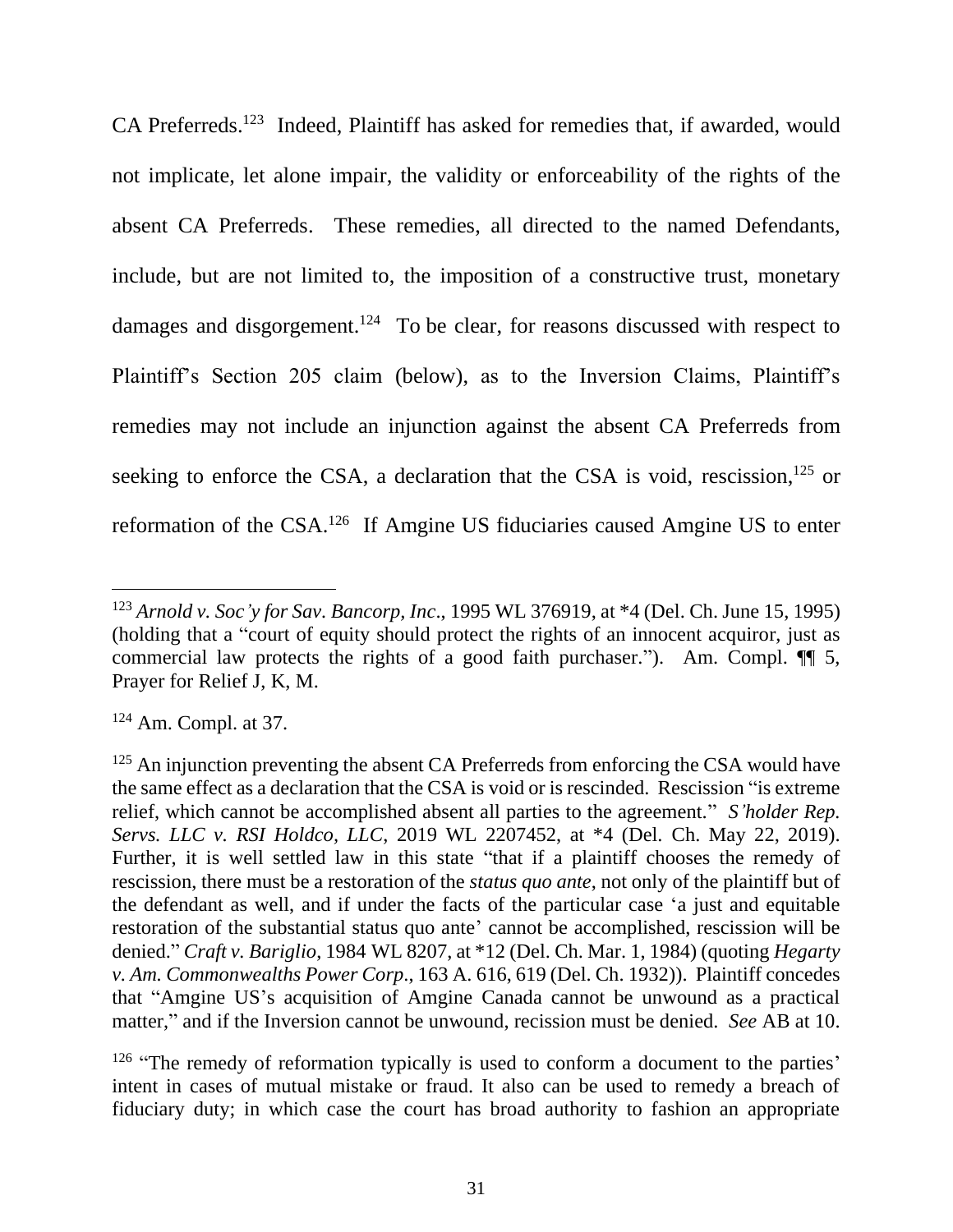into a contract with disinterested third-parties that is unfavorable to the company and its stockholders but favorable to the fiduciaries, or caused the company to contract with arms-length third-parties without obtaining proper approvals, then Amgine US may seek remedies that directly affect the fiduciary wrongdoers to address the harm caused. Amgine US cannot, however, seek to undo or reform the contract without naming all parties to the contract as party defendants.<sup>127</sup>

remedy." *Zimmerman v. Crothall*, 62 A.3d 676, 713 (Del. Ch. 2013). There are only a handful of cases that apply reformation when mutual mistake, unilateral mistake or fraud is not present. In *In re Loral Space*, for instance, this court reformed an agreement despite the absence of the typical reformation requirements. In doing so, the court relied on the fact that "[o]ur Supreme Court has emphasized the broad remedial power of this court to address breaches of the duty of loyalty." *In re Loral Space & Commc'ns Inc*., 2008 WL 4293781, at \*33 (Del. Ch. Sep. 19, 2008). Given the circumstances of this case, however, reformation of the CSA clearly is not an appropriate equitable remedy. In *In re Loral*, the court concluded that a financing entered into by a company and its largest stockholder ("MHR"), a party to the action, was unfair to the company and its other stockholders. As a remedy, the court reformed the transaction by converting MHR's preferred stock into nonvoting common stock at a price set by the court. Reformation is not implicated in this case, however, because the Inversion did not change the Millers' overall equity ownership, unlike MHR in *Loral*. *See Interactive Corp. v. Vivendi Universal, S.A.,* 2004 WL 1572932, at \*15 (Del. Ch. July 6, 2004) (explaining that reformation "must be applied narrowly so as to ensure contracting to parties that in only limited circumstances will the court look beyond the four corners of a negotiated contract ... especially where the [contract] is an integrated document"). And, importantly, the reformation in *Loral* affected only the rights of parties who had appeared in the litigation.

<sup>127</sup> *See generally Strassburger v. Earley*, 752 A.2d 557, 578 (Del. Ch. 2000) (holding that a transaction could not be rescinded because a party to the transaction was not a party the lawsuit); 12A C.J.S. *Cancellation of Inst*. § 115 ("All parties to a contract or agreement are necessary parties to an action to rescind it."); *Perry*, 2017 WL 6033498, at \*12 (holding that "when litigation places at issue the validity or enforceability of property rights, such as a party's rights under an agreement, then the holders of the property rights have an interest in the subject matter of the action such that they should be joined as parties.").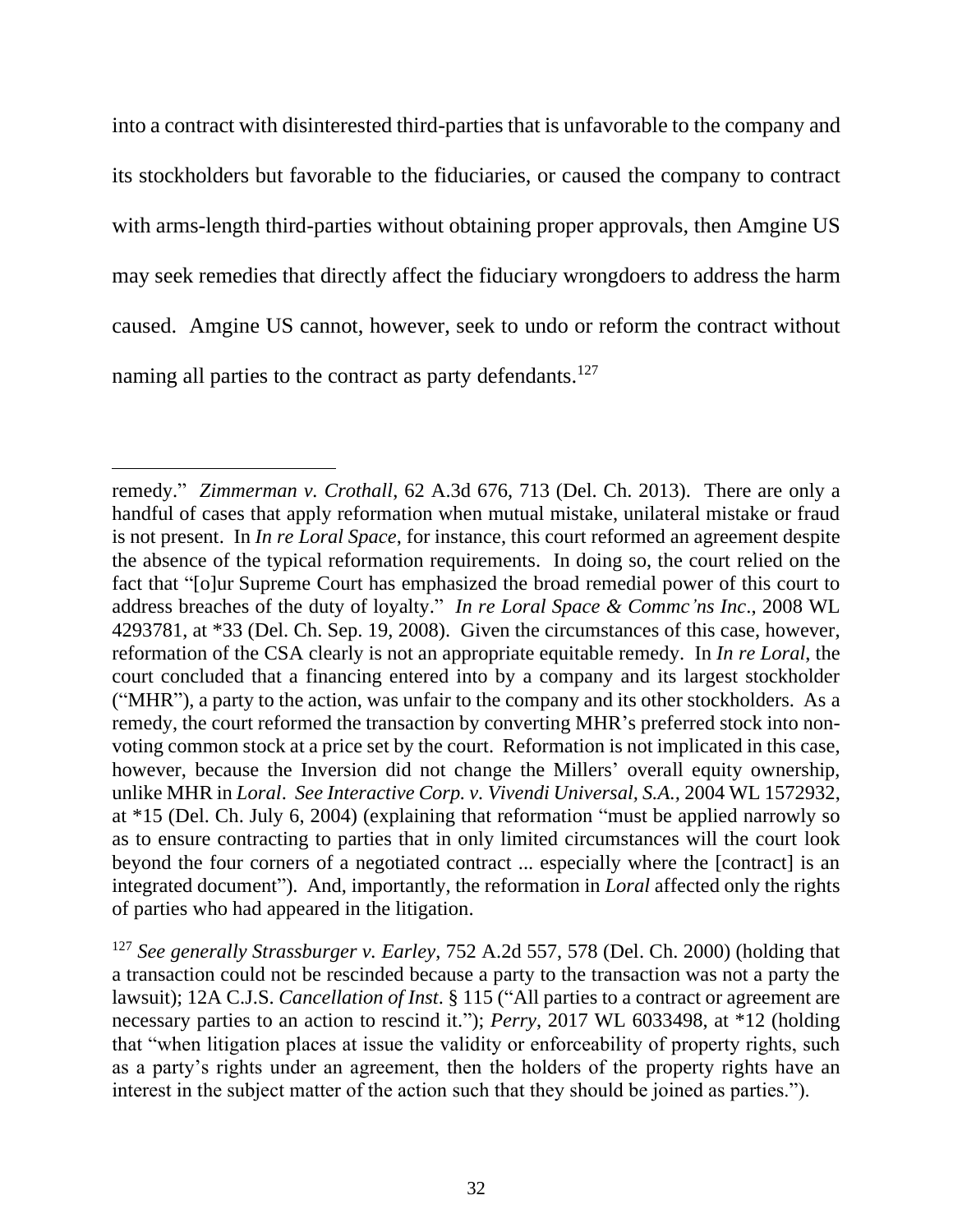I recognize that now is not the time to decide the appropriate remedy for any proven breach of fiduciary duty, and I am not foreclosing the possibility that if Plaintiff is successful, the proper remedy might include an injunction that would prevent *the Defendants before the Court* from exercising some or all of their rights under the CSA.<sup>128</sup> Rather, I am clarifying that Plaintiff's potential remedies are limited to remedies that will not harm the innocent absent CA Preferreds or their rights under the CSA.<sup>129</sup> Because complete relief can be afforded to Plaintiff, even in the absence of most of the CA Preferreds, and the rights of the absent

<sup>128</sup> *See Brinckerhoff v. Enbridge Energy Co., Inc*., 159 A.3d 242, 262 (Del. 2017) (holding that, at the motion to dismiss stage, a plaintiff "will not be limited to a specific equitable remedy. Whether an equitable remedy should be ordered will depend on the [this Court's] assessment of the equities, which include the practicality of an equitable remedy given the passage of time, and the ability to order equitable relief tailored to the harm caused by [the breach.]"); *FrontFour Cap. Gp. LLC v. Taube*, 2019 WL 1313408, at \*2 (Del. Ch. Mar. 11, 2019) (stating that "an injunction may not issue if it would 'strip an innocent third party of its contractual rights' under a merger agreement, unless the party seeking the injunction proves that the third party aided and abetted a breach of fiduciary duty by the target directors.").

<sup>129</sup> *See, id.*; *In re RJR Nabisco, Inc. S'holders Litig.*, 1989 WL 7036, at \*12 (Del. Ch. Jan. 31, 1989) (stating that the court "must be alert to the legitimate interests of the public or innocent third parties whose . . . legitimate interests might be affected by the issuance of the remedy."); *Andresen v. Bucalo*, 1984 WL 8205, at \*5 (Del. Ch. Mar.14, 1984) ("The most difficult part of this case is for me to find a remedy which will protect the innocent in this fiasco . . . This Court, fortunately, has broad discretion to tailor remedies to suit the situation as it exists . . . The true situation here is that unless I intervene, the corporation will be manipulated for the sole benefit of [Defendants] with little concern for the rights of the other stockholders. I will, therefore, insist that the final remedy include provisions which will protect the other stockholders.) (citing to *Guarantee Bank v. Magness Constr. Co*., 462 A.2d 405 (Del. 1983)).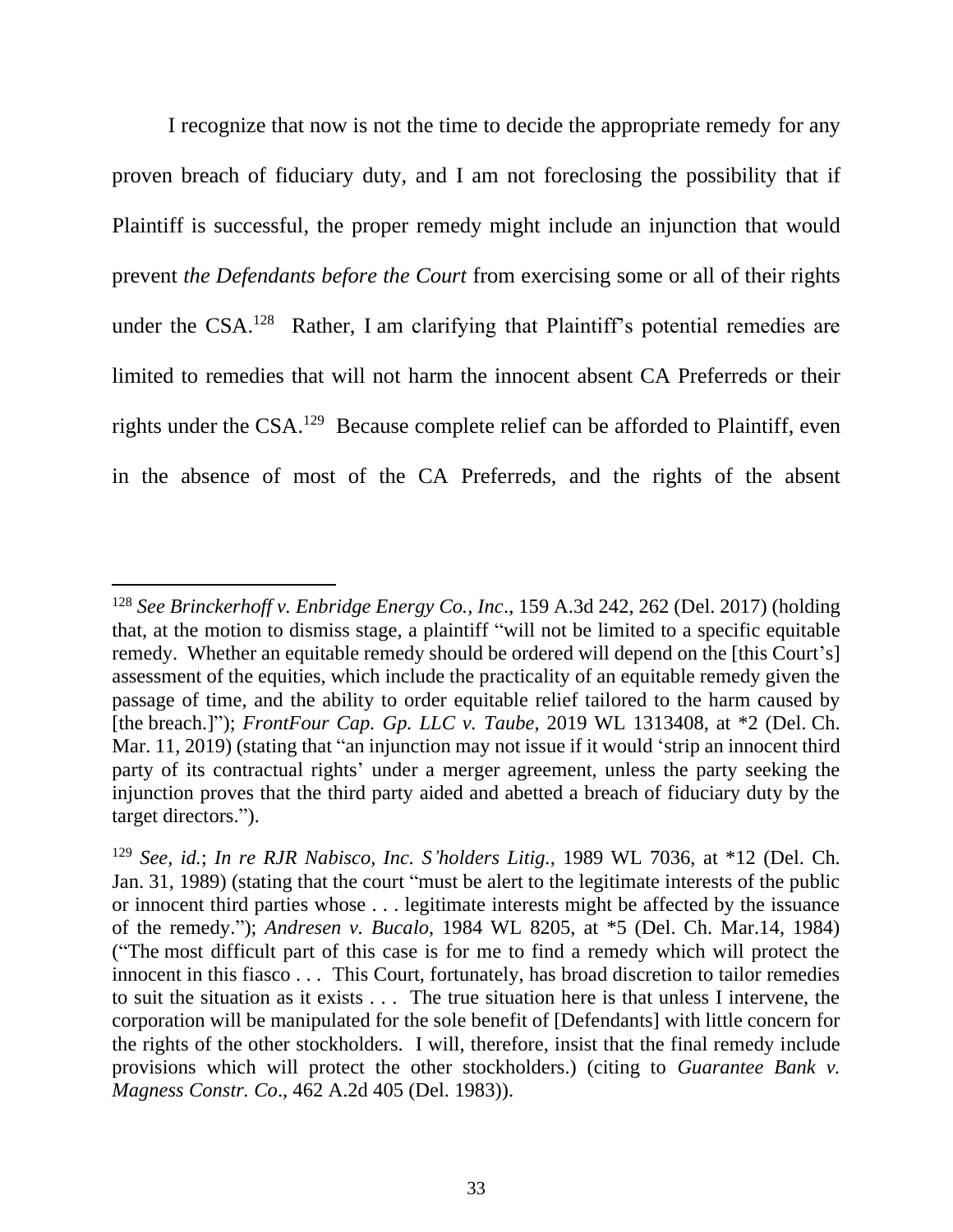CA Preferreds will not be impaired or impeded by any judgment of this Court, I am satisfied there is no basis to dismiss for failure to join indispensable parties.<sup>130</sup>

# **The Court Cannot Declare the Inversion Claims Are Time-Barred On the Pleadings**

For reasons explained above, the Inversion Claims likely arise under Delaware law, and therefore are likely subject to Delaware's three-year statute of

<sup>&</sup>lt;sup>130</sup> In *Germaninvestments AG*, the court granted a motion to dismiss under Chancery Rule 19 upon concluding that it would be improper to move forward without the absent parties for four reasons, none of which are present here. *Germaninvestments AG*, 2020 WL 6870459, at \*13–14. *First*, the court determined that proceeding without the absent parties would be prejudicial to parties both absent and present because "any judgment determining that the transfers were effective or ineffective … would represent a judicial determination that [the losing parties] do not have property rights." *Id.* at 13 (quoting Kennett v. Carlyle Johnson Mach. Co., 2002 WL 1358755, at \*3 (Del. Ch. June 17, 2002))*.* There is no risk that a declaration issued in this case might be binding upon the absent CA Preferreds as the Court will not be declaring that the CSA is void or voidable. *Second*, the court found that the "prejudice to the necessary nonparties cannot be lessened or avoided." *Id.* at 13*.* Again, not so here as the Court can tailor remedies, as appropriate, to affect only the Defendants before the Court. *Third*, the court determined that "judgment rendered without joinder of [the absent parties] would be inadequate because it would encourage [subsequent] litigation to proceed in piecemeal fashion." *Id.* Here again, there is no risk of piecemeal litigation because there are no claims of wrongdoing (asserted or unasserted) to be brought against the absent CA Preferreds. *Fourth*, the court concluded that the *Germaninvestments*  plaintiffs had "an adequate and available forum in Austria [in which to bring claims against all affected parties], which this Court and the Supreme Court have recognized has a material interest in this dispute. Indeed, Plaintiffs are presently pursuing a related action in Austria." *Id.* at 14*.* While there may or may not be an adequate and available forum elsewhere to assert the Inversion Claims, as just stated, there are no such claims to bring against the absent CA Preferreds and no need, therefore, for a forum where such claims could be brought.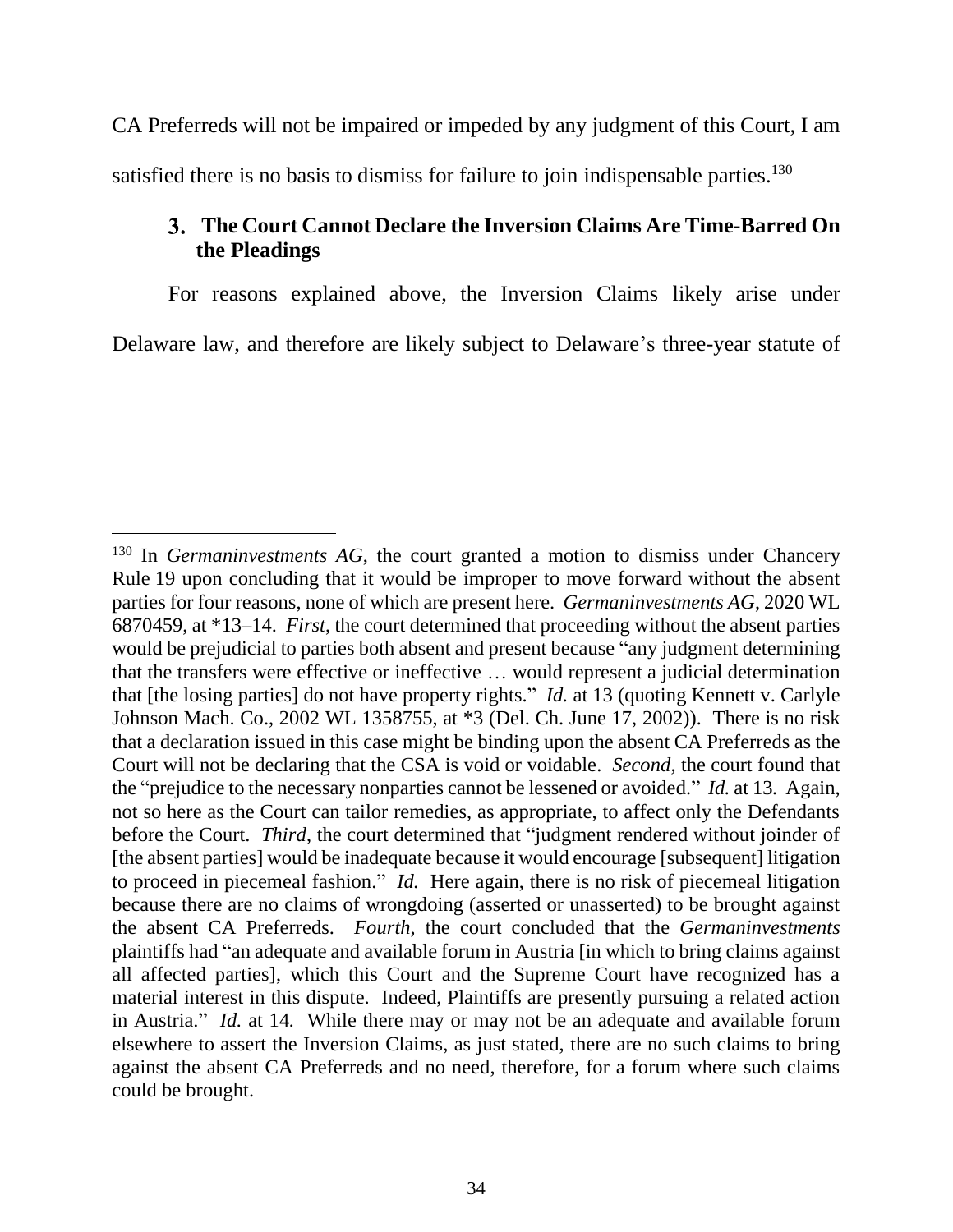limitations for breach of fiduciary duty claims.<sup>131</sup> Even if a shorter limitations period applied, as with the Patent Claims, I have determined, at this stage in the litigation, that the factual record is not developed enough to determine if the Inversion Claims are time-barred.

Dismissal would be appropriate only if it appears "with reasonable certainty that, under any set of facts that could be proven to support the claims asserted, the plaintiff would not be entitled to relief."<sup>132</sup> At this stage, I am satisfied there is a reasonably conceivable basis for tolling the statute of limitations with respect to the Inversion Claims. To be sure, "[e]ven the most persuasive allegations of tolling can only delay the limitations period until the party asserting the claim was on inquiry notice."<sup>133</sup> But, in this case, multiple factual disputes need to be settled before the point of inquiry notice can be established—including determining whether Roy was controlling the flow of information such that Plaintiff's agents could not have been aware of Defendants' allegedly wrongful acts,<sup>134</sup> and whether the disclosures made

<sup>131</sup> 10 *Del. C.* § 8106(a); *Halpern v. Barran*, 313 A.2d 139, 141 (Del. Ch. 1973) (noting that "[i]t is by now firmly established that the three-year statute of limitations" applies to claims of breach of fiduciary duty in Delaware).

<sup>132</sup> *Feldman v. Cutaia*, 951 A.2d 727, 731 (Del. 2008) (quoting *VLIW Tech., LLC v. Hewlett–Packard Co*., 840 A.2d 606, 610 (Del. 2003)).

<sup>133</sup> *de Adler*, 2013 WL 5874645, at \*15.

 $134$  AB at 50.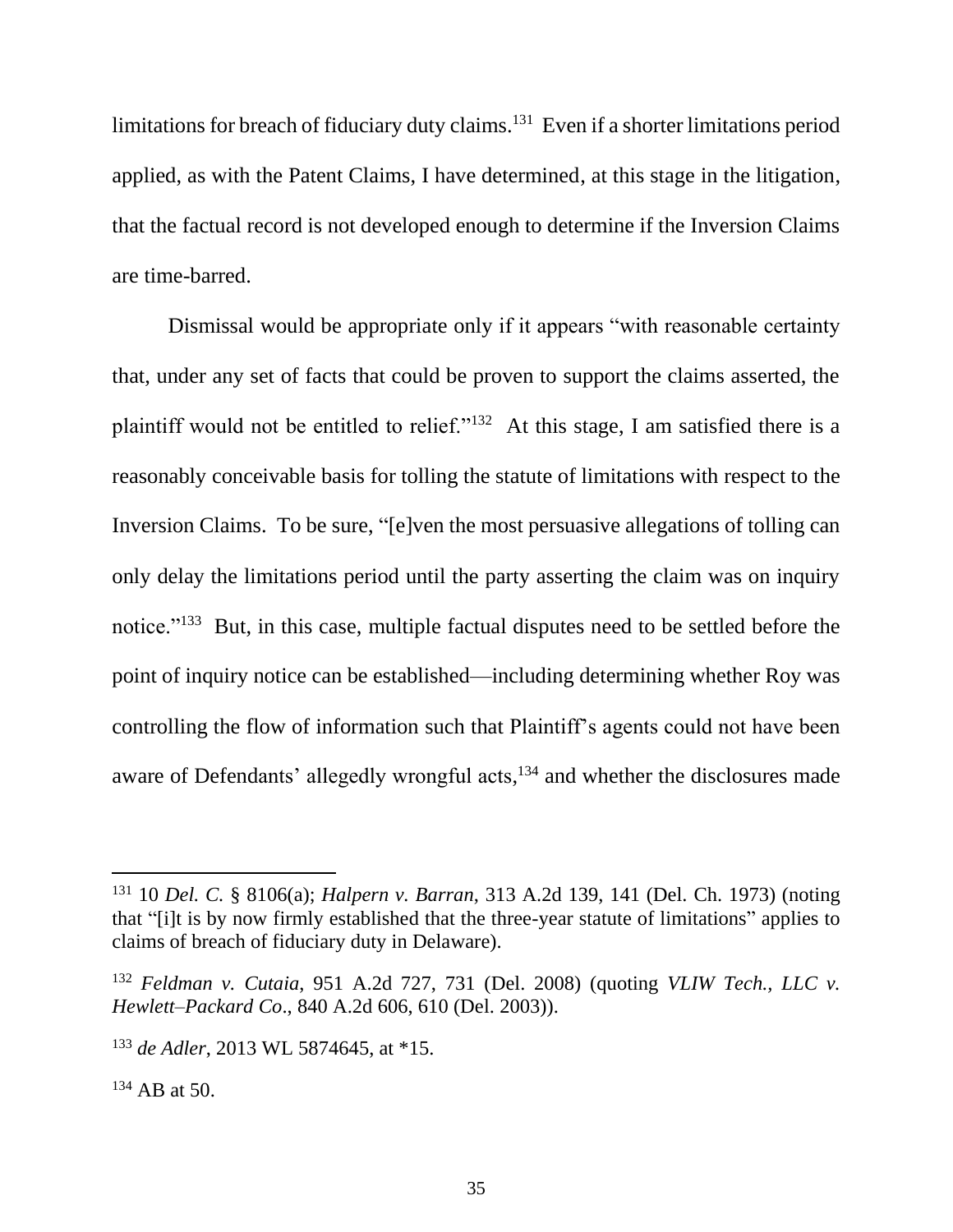regarding the Inversion were sufficient to give rise to inquiry notice.<sup>135</sup> Those determinations may well be susceptible to summary adjudication under Chancery Rule 56, but they are not suitable for judgment on the pleadings under Chancery Rule 12.

### **The Inversion Claims Are Adequately Plead**

Defendants argue the Inversion Claims as pled in Counts I, II and IV fail to state a claim because the allegations are fraud-based and fail to satisfy Chancery Rule 9(b)'s heightened pleading requirements. I disagree.

In Count I, Plaintiff alleges the Millers were controlling stockholders and thus fiduciaries of Amgine US.<sup>136</sup> Defendants do not contest the sufficiency of these

<sup>135</sup> OB at 37–38; AB at 50; *see [Bush v. Hillman Land Co.](http://www.westlaw.com/Link/Document/FullText?findType=Y&serNum=1938116255&pubNum=0000162&originatingDoc=I76ebbd10011311ec8cc1ca5e79b1b862&refType=RP&fi=co_pp_sp_162_136&originationContext=document&vr=3.0&rs=cblt1.0&transitionType=DocumentItem&contextData=(sc.Search)#co_pp_sp_162_136)*, 2 A.2d 133, 137 (Del. Ch. 1938) ("[W]hat constitutes laches is . . . so dependent for its demonstration on the facts . . . that the court should be quite clearly of the opinion that it exists before saying so . . . and it is in the discretion of the court to defer its decision upon that question until the stage of the case has been reached when it can be passed upon in the light of fuller and more illuminating information than is now available."); *[Wal-Mart Stores, Inc.](http://www.westlaw.com/Link/Document/FullText?findType=Y&serNum=2005465911&pubNum=0000162&originatingDoc=I76ebbd10011311ec8cc1ca5e79b1b862&refType=RP&fi=co_pp_sp_162_320&originationContext=document&vr=3.0&rs=cblt1.0&transitionType=DocumentItem&contextData=(sc.Search)#co_pp_sp_162_320)*, 860 A.2d at 320 (holding that whether plaintiff was on inquiry notice at a given date, to establish the tolling of the statute of limitations, was an intensely factual question not appropriate for disposition at the motion to dismiss stage); *[Stoppel v. State, Dep't of Health & Soc. Servs.](http://www.westlaw.com/Link/Document/FullText?findType=Y&serNum=2025867777&pubNum=0000999&originatingDoc=I76ebbd10011311ec8cc1ca5e79b1b862&refType=RP&originationContext=document&vr=3.0&rs=cblt1.0&transitionType=DocumentItem&contextData=(sc.Search))*, [2011 WL 3558120, at \\*4 n.13 \(Del. Super.](http://www.westlaw.com/Link/Document/FullText?findType=Y&serNum=2025867777&pubNum=0000999&originatingDoc=I76ebbd10011311ec8cc1ca5e79b1b862&refType=RP&originationContext=document&vr=3.0&rs=cblt1.0&transitionType=DocumentItem&contextData=(sc.Search)) Ct. Aug. 9, 2011) ("Because the Amended Complaint does not on its face exclude the possibility that Stoppel's claims are timely under the Whistleblowers' Act, dismissal on statute of limitations grounds would not be appropriate. From the limited account of events currently provided to the Court, it appears that the determination of when the limitations period commenced could be a fact-intensive inquiry.").

<sup>136</sup> Am. Compl. ¶¶ 1, 24, 26, 35, 36, 69, 89, 141, 169.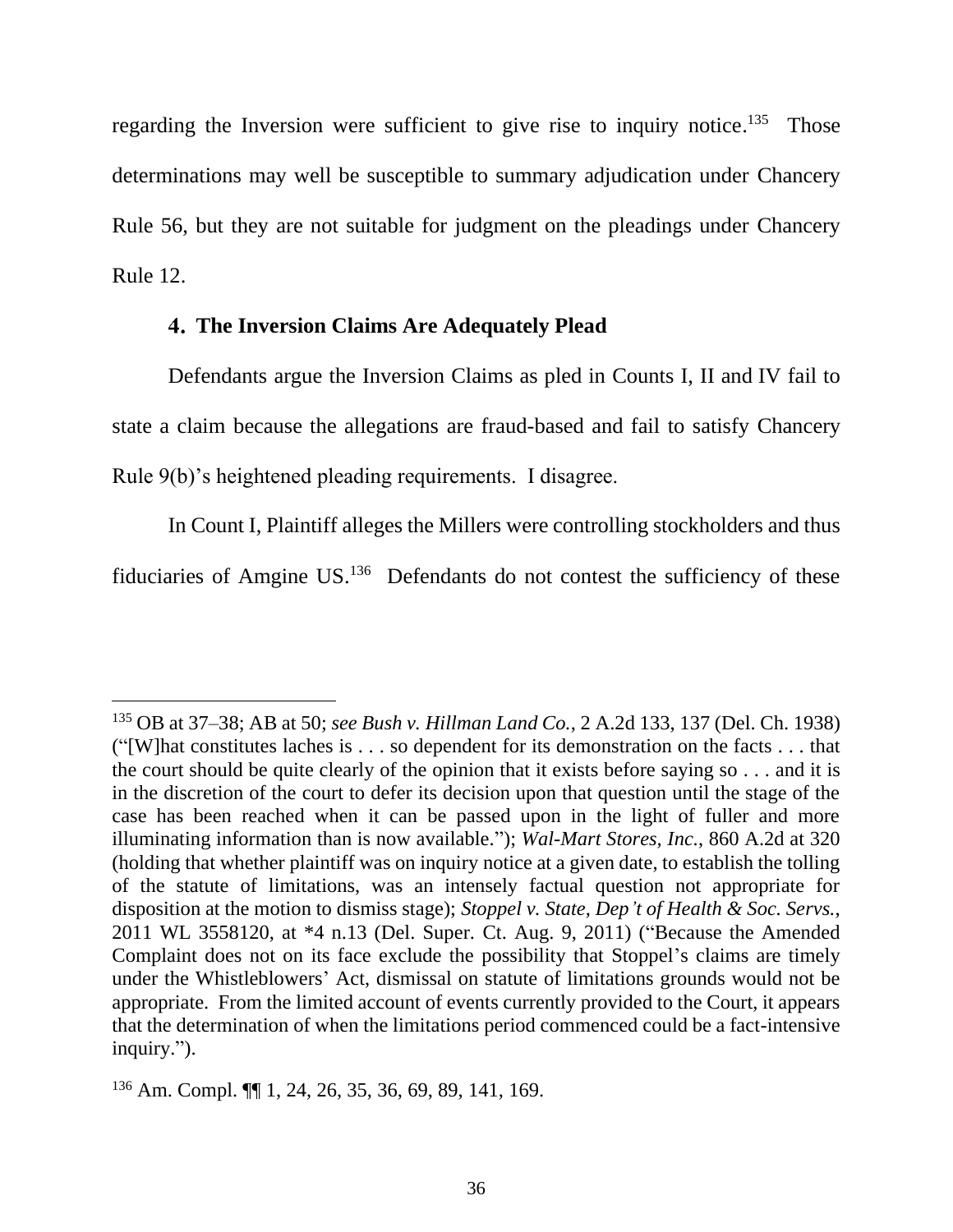allegations.<sup>137</sup> And, while Defendants are correct that Plaintiff alleges the Millers breached their fiduciary duties by misleading stockholders, the essence of the Inversion Claims is a fiduciary duty breach, not fraud.<sup>138</sup> As such, Plaintiff need only plead sufficient facts to put Defendants on notice of the claim.<sup>139</sup>

The rationale for the lower pleading bar is pellucid. It is right to require a plaintiff to provide an arms-length third-party a particularized basis upon which to defend a claim that he has committed fraud; a fiduciary, on the other hand, occupies a special relationship with the beneficiary of his heightened duties and is held to a "tougher" standard in defending his conduct than the third-party acting at arms-

 $137$  OB at 51.

<sup>&</sup>lt;sup>138</sup> AB at 17 (explaining how the allegations of deceit animate the claim for breach of fiduciary duties).

<sup>139</sup> *See, e.g.*, *Seiden v. Kaneko*, 2015 WL 7289338, at \*2, 10–11 (Del. Ch. Nov. 3, 2015) (noting that a breach of fiduciary duty claim, predicated on allegedly fraudulent activity, "need only meet Delaware's rather forgiving notice pleading standard"); *In re Am. Int'l Gp.*, 965 A.2d at 776 (applying the "plaintiff-friendly" Rule 12(b)(6) standard to deny dismissal of breach of fiduciary duty claims alleging defendants committed "pervasive, diverse, and substantial financial fraud"); *In re Fruehauf Trailer Corp.*, 250 B.R. 168, 197 (D. Del. 2000) ("Although there is a dearth of case law, the Rule 9(b) heightened pleading requirement generally does not apply to the state law claims of breach of fiduciary duty, negligent misrepresentation, gross negligence, mismanagement, unjust enrichment, aiding and abetting breach of fiduciary duty, and breach of contract."); *Buckley v. O'Hanlon*, 2007 WL 956947, at \*5 (D. Del. Mar. 28, 2007) ("Neither was particularized pleading required when the plaintiff's complaint included such statements as 'knew or should have known the financial statements . . . misrepresented to System One the Division's financial condition.'") (internal citation omitted).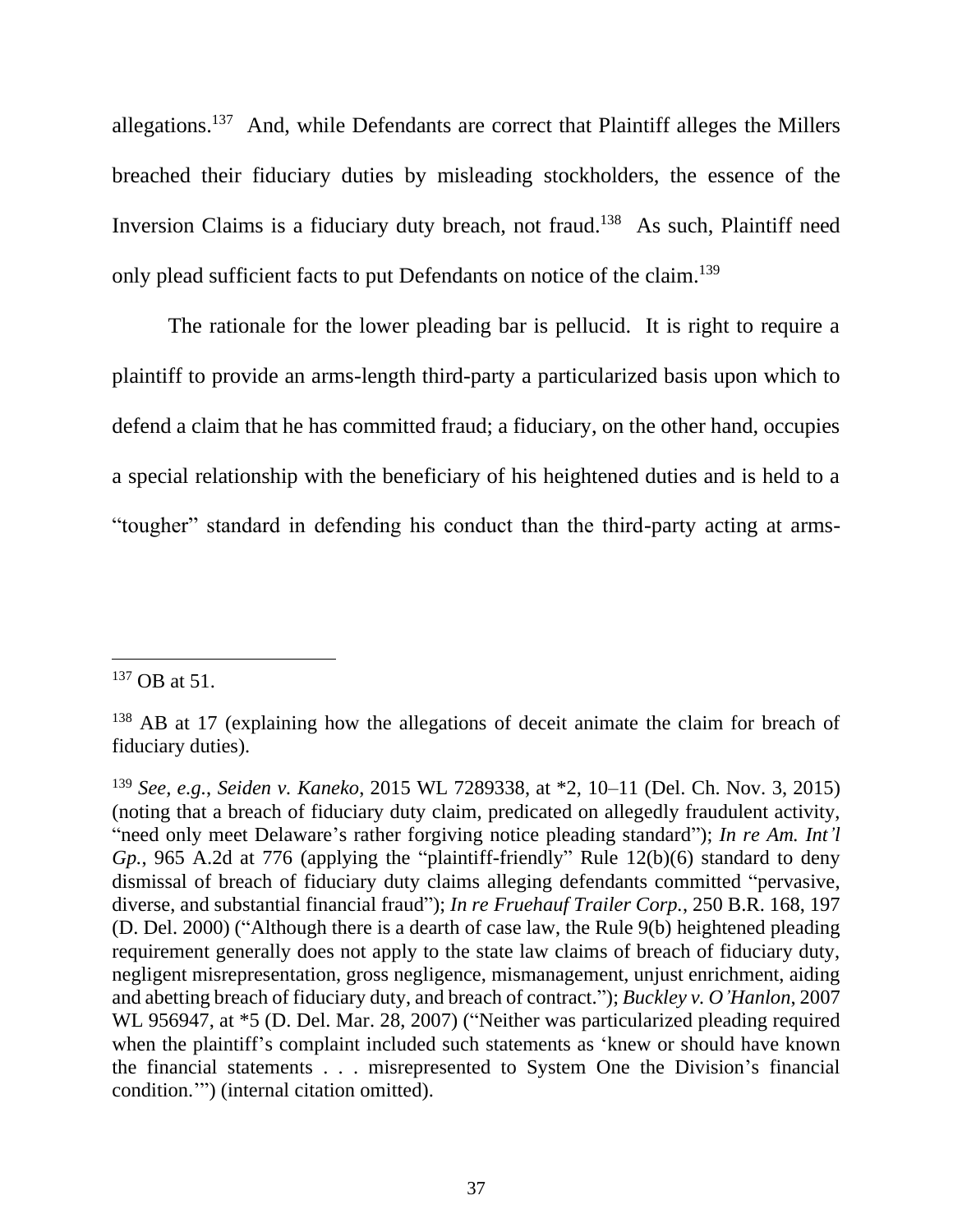length.<sup>140</sup> As the Amended Complaint asserts breaches of fiduciary duty, not fraud, the pleading is measured by Chancery Rule 8, not Chancery Rule 9(b).

The two authorities Defendants cite in urging the Court to apply Rule 9(b) are readily distinguishable. In *York Lingings v. Roach*, the court concluded that one of the plaintiff's breach of fiduciary duty claims was actually "an insufficiently pleaded claim of fraud."<sup>141</sup> For reasons explained above, Plaintiff has stated breach of fiduciary duty claims that, in part, rest on allegations of misrepresentations. These claims are properly measured under Chancery Rule 8.<sup>142</sup> And, in *Lewis v. Ward*, the court addressed the unique circumstance where a stockholder plaintiff alleged "that an arm's-length merger of two public companies was not in fact consummated for the reasons contained in the merger proxy materials, but instead merely as a device to get rid of the plaintiff's derivative claims."<sup>143</sup> The burden to plead particularized facts the court required plaintiffs to meet in that circumstance was imposed because plaintiff was seeking to invoke the fraud exception to *Lewis v. Anderson*, which

<sup>140</sup> *Metro Commc'n Corp. BVI v. Advanced Mobilecomm Techs. Inc.*, 854 A.2d 121, 156 (Del. Ch. 2004).

<sup>141</sup> *York Lingings v. Roach*, 1999 WL 608850, at \*2 (Del. Ch. July 28, 1999).

<sup>142</sup> *Seiden*, 2015 WL 7289338, at \*2, 10–11.

<sup>143</sup> *Lewis v. Ward*, 2003 WL 22461894, at \*4 (Del. Ch. Oct. 29, 2003), *aff'd* 852 A.2d 896, 905 (Del. 2004).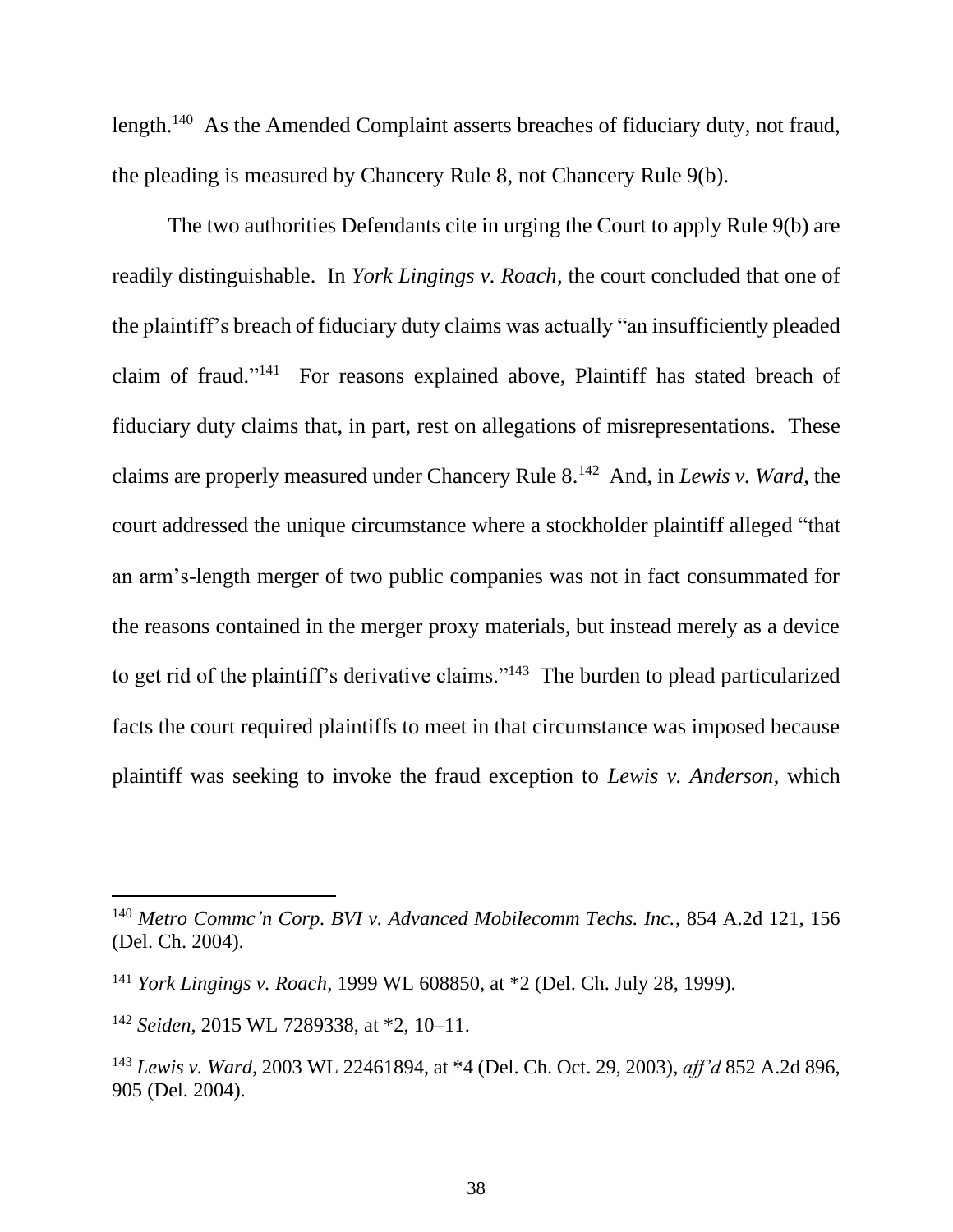implicates both Chancery Rules  $9(b)$  and  $23.1$ .<sup>144</sup> No derivative claim has been pled here. Accordingly, Chancery Rules 8 and  $12(b)(6)$  set the correct standard.

#### **C. Plaintiff Has Failed to State a Claim Under Section 205**

In Count V, Plaintiff seeks declarations that Amgine US's entry into the CSA was void, that the CSA is void and that no party to this action may seek to enforce any of the terms of the CSA in any court of  $law<sup>145</sup>$  In pursuing these declarations, Plaintiff breezily strolls past the actual terms of Section 205, which reveal the statute is not intended to act as an eraser in the hands of the judge to extirpate allegedly void or voidable corporate acts.<sup>146</sup>

Section 205 "fundamentally concerns a company having taken an act with the intent and belief that it is valid and later petitioning the Court to correct a technical defect and thereby remedy incidental harm."<sup>147</sup> With this in mind, this court has emphasized that "Section 205 was intended to be a remedial statute designed, in

<sup>144</sup> When our Supreme Court affirmed the trial court's decision in *Lewis v. Ward*, it explained that "the particularized pleading requirement of Rule 9(b) must be satisfied by a derivative complaint that seeks to invoke the fraud exception in *Lewis v. Anderson*. Accordingly, the Court of Chancery correctly concluded that the plaintiff was required to plead 'particularized facts invoking the fraud exception to *Lewis v. Anderson* in order to avoid dismissal.'" *Lewis v. Ward*, 852 A.2d 896, 905 (Del. 2004).

<sup>145</sup> Am. Compl. ¶ 194.

<sup>146</sup> *See In re Genelux Corp*., 126 A.3d 644, 668–69 (Del. Ch. 2015).

<sup>147</sup> *Id* at 669*.*